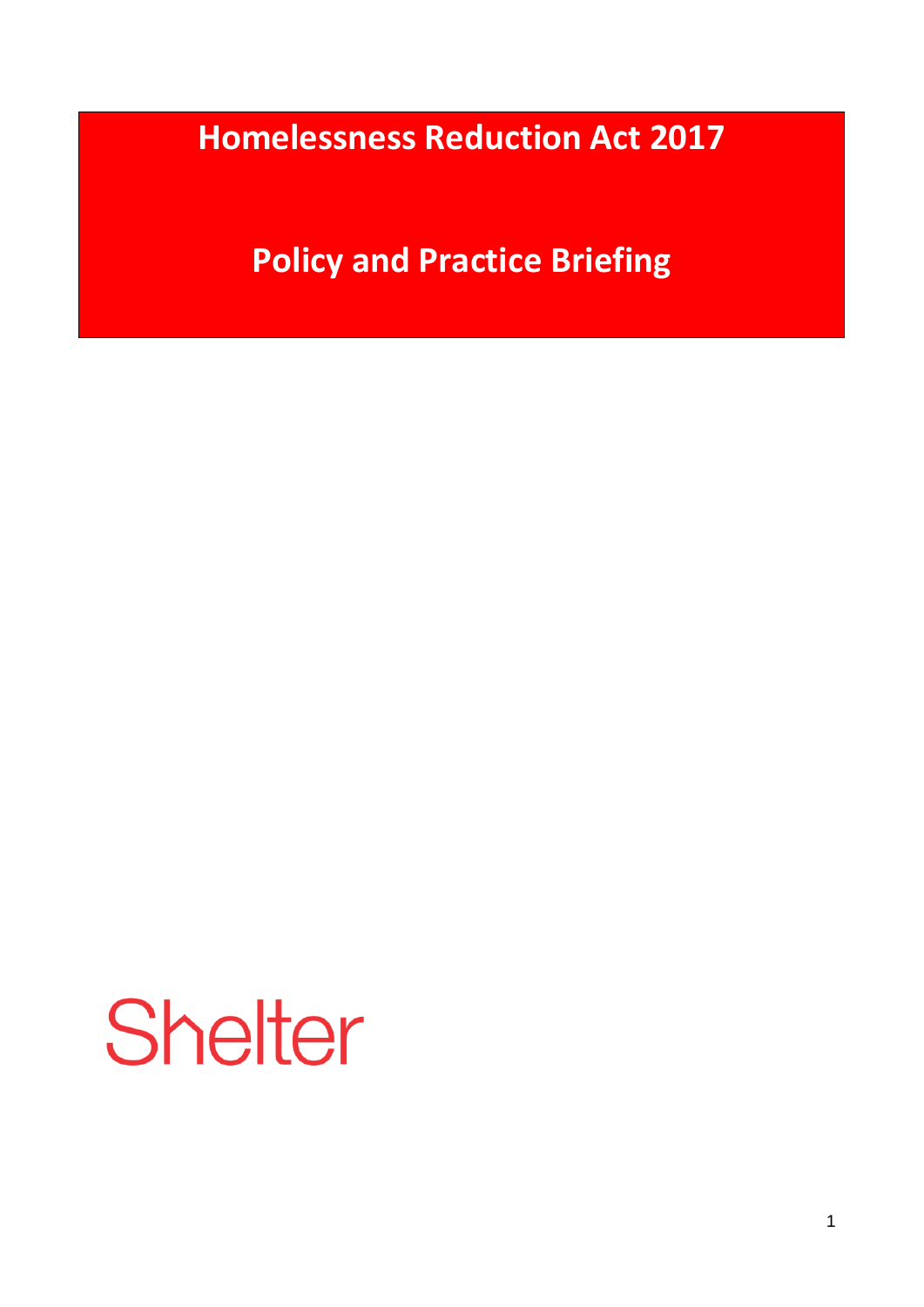# **Contents**

| 1. |  |
|----|--|
| 2. |  |
| 3. |  |
|    |  |
| 4. |  |
|    |  |
| 5. |  |
|    |  |
|    |  |
|    |  |
| 7. |  |
|    |  |
|    |  |
|    |  |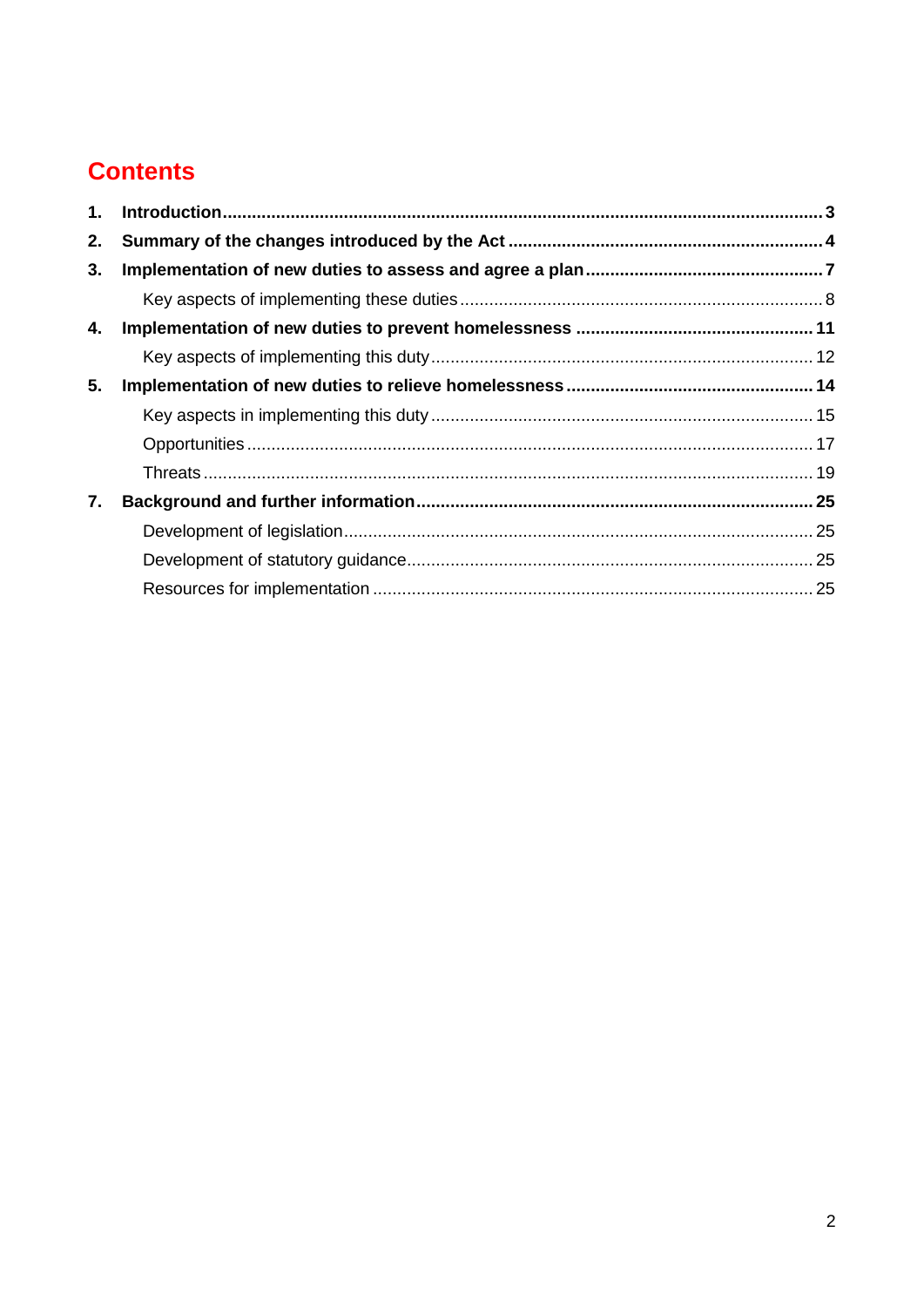## <span id="page-2-0"></span>**1. Introduction**

**From 3 April 2018, there will need to be a major change in the way local housing authorities respond to homeless people. So being aware of this change is very important for those who advise and support homeless households**.

This briefing is aimed at local housing authorities, local councillors with housing responsibilities and those who advise and support people who are homeless or threatened with homelessness.

It summarises the Act's main changes and gives Shelter's overall view of these in terms of opportunities of, and threats to, successful implementation.

It then provides more detail on the Act's three main new duties, including what is recommended in statutory guidance, along with Shelter's initial suggestions for best practice.

#### **Secondary documents**

In addition to the Homelessness Reduction Act 2017 itself, there are two sets of regulations:

- The Homelessness Reduction Act 2017 (Commencement and Transitional and Savings Provisions) Regulations 2018<sup>1</sup>
- The Homelessness (Review Procedure etc.) Regulations 2018<sup>2</sup>, which set out the procedures for conduct of reviews under the Act and list the public authorities to which the duty to refer applies.

Plus, a new statutory Homelessness Code of Guidance<sup>3</sup>, which local housing authorities must have regard to when exercising their functions under the homelessness legislation.

And a series of 15 Government fact sheets<sup>4</sup>, providing background information on the new measures.

#### **Further Shelter publications**

This briefing follows the following Shelter publications on the new legislation:

- Parliamentary briefing: [Homelessness Reduction Bill -](https://england.shelter.org.uk/professional_resources/policy_and_research/policy_library/policy_library_folder/homelessness_reduction_bill_report_stage) Report Stage (January 2017)
- ["It's a personal thing" What service users need from assessments and personalised housing](https://england.shelter.org.uk/professional_resources/policy_and_research/policy_library/policy_library_folder/briefing_its_a_personal_thing_what_service_users_need_from_assessments_and_personalised_housing_plans_-_homelessness_reduction_act_2017)  plans - [Homelessness Reduction Act 2017](https://england.shelter.org.uk/professional_resources/policy_and_research/policy_library/policy_library_folder/briefing_its_a_personal_thing_what_service_users_need_from_assessments_and_personalised_housing_plans_-_homelessness_reduction_act_2017) (November 2017)
- [Response to the Draft Homelessness Code of Guidance for Local Authorities](https://england.shelter.org.uk/professional_resources/policy_and_research/policy_library/policy_library_folder/response_draft_homelessness_code_of_guidance_for_local_authorities) (December 2017)

Further information is available from:

- [The National Homelessness Advice Service](https://www.nhas.org.uk/)
- **-** [Shelter Legal](http://england.shelter.org.uk/legal)
- **[Shelter Get Advice Online](https://england.shelter.org.uk/housing_advice/homelessness)**
- **[Shelter Local Hubs](https://england.shelter.org.uk/get_help/local_services)**
- **[Shelter Homelessness and Housing Advice Consultancy Services](http://england.shelter.org.uk/professional_resources/consultancy_services)**

**<sup>.</sup>** <sup>1</sup> [Statutory Instrument 2018, No.167 \(C19\)](http://www.legislation.gov.uk/uksi/2018/167/made) Made 8 February 2018

<sup>2</sup> [Statutory Instrument 2018, No.223](http://www.legislation.gov.uk/uksi/2018/223/made) Laid before Parliament on 22 February 2018

<sup>3</sup> [Homelessness code of guidance for local authorities,](https://www.gov.uk/guidance/homelessness-code-of-guidance-for-local-authorities) MHCLG, 22 February 2018

<sup>4</sup> [Homelessness Reduction Act: policy factsheets,](https://www.gov.uk/government/publications/homelessness-reduction-bill-policy-factsheets) MHCLG, 22 February 2018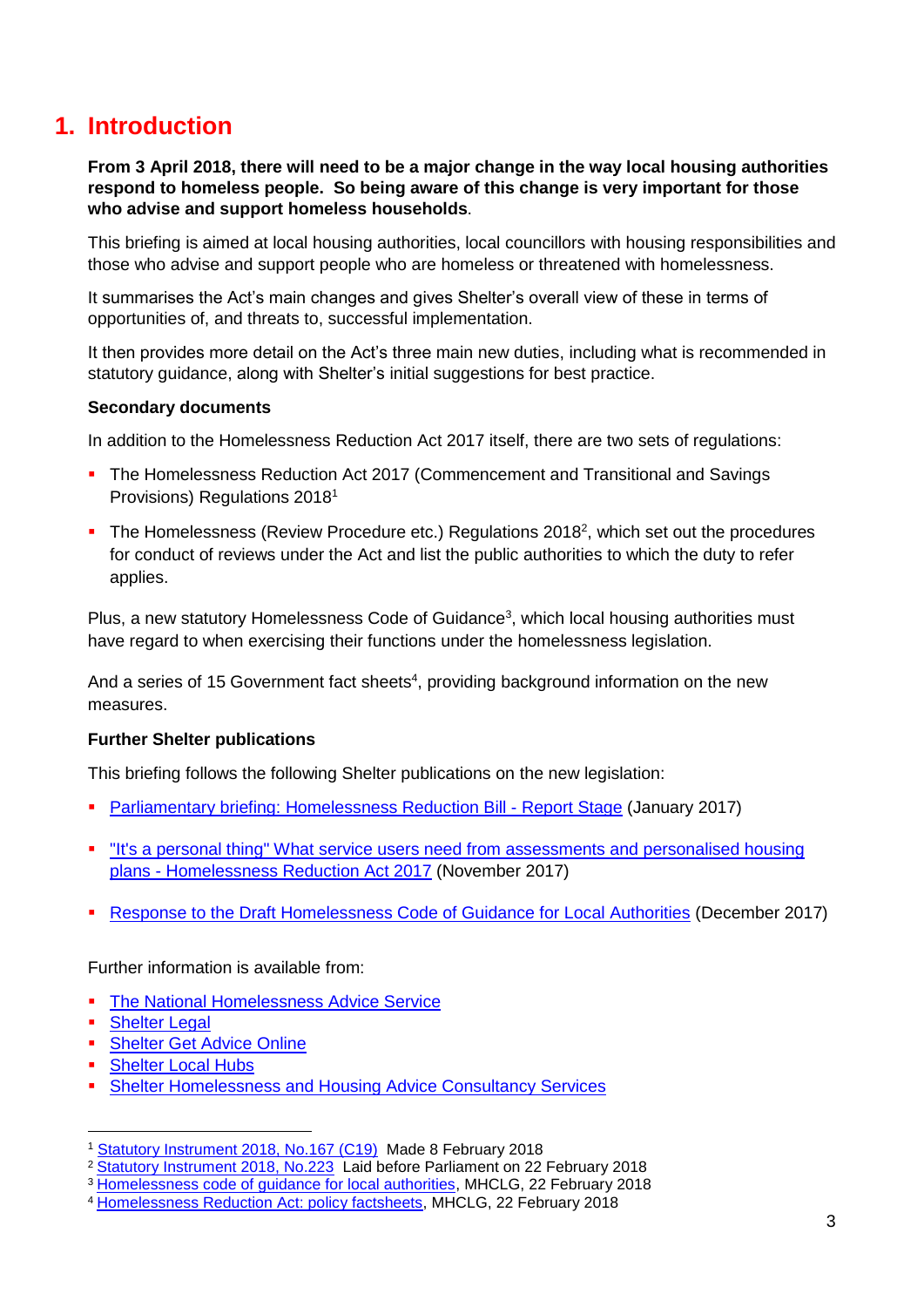## <span id="page-3-0"></span>**2. Summary of the changes introduced by the Act**

The Homelessness Reduction Act 2017 is one of the biggest changes to the rights of homeless people in England for 15 years<sup>5</sup>. It effectively bolts two new duties onto the original statutory rehousing duty.



It places new legal duties on local housing authorities and amends the existing homelessness legislation in the Housing Act 1996<sup>6</sup>. These new duties apply to all eligible applicants (i.e. on the basis of immigration status) and are blind to intentionality and priority need. The prevention duty is also blind to local connection.

## **It requires thorough assessment and a personalised response:**

- **Placing new duties on local authorities to properly assess the cause of homelessness,** circumstances and needs of all household members, including children (s.3).
- **Placing new duties on local authorities to develop and agree with applicants a personalised plan** of the steps that will be taken to prevent or relieve homelessness (s.3).

**.** 

<sup>&</sup>lt;sup>5</sup>The last major change was the Homelessness Act 2002, which shifted the emphasis from responding to homelessness when it occurred to strategic prevention via new duties on local housing authorities to review the causes of homelessness in their area and publish a Homelessness Strategy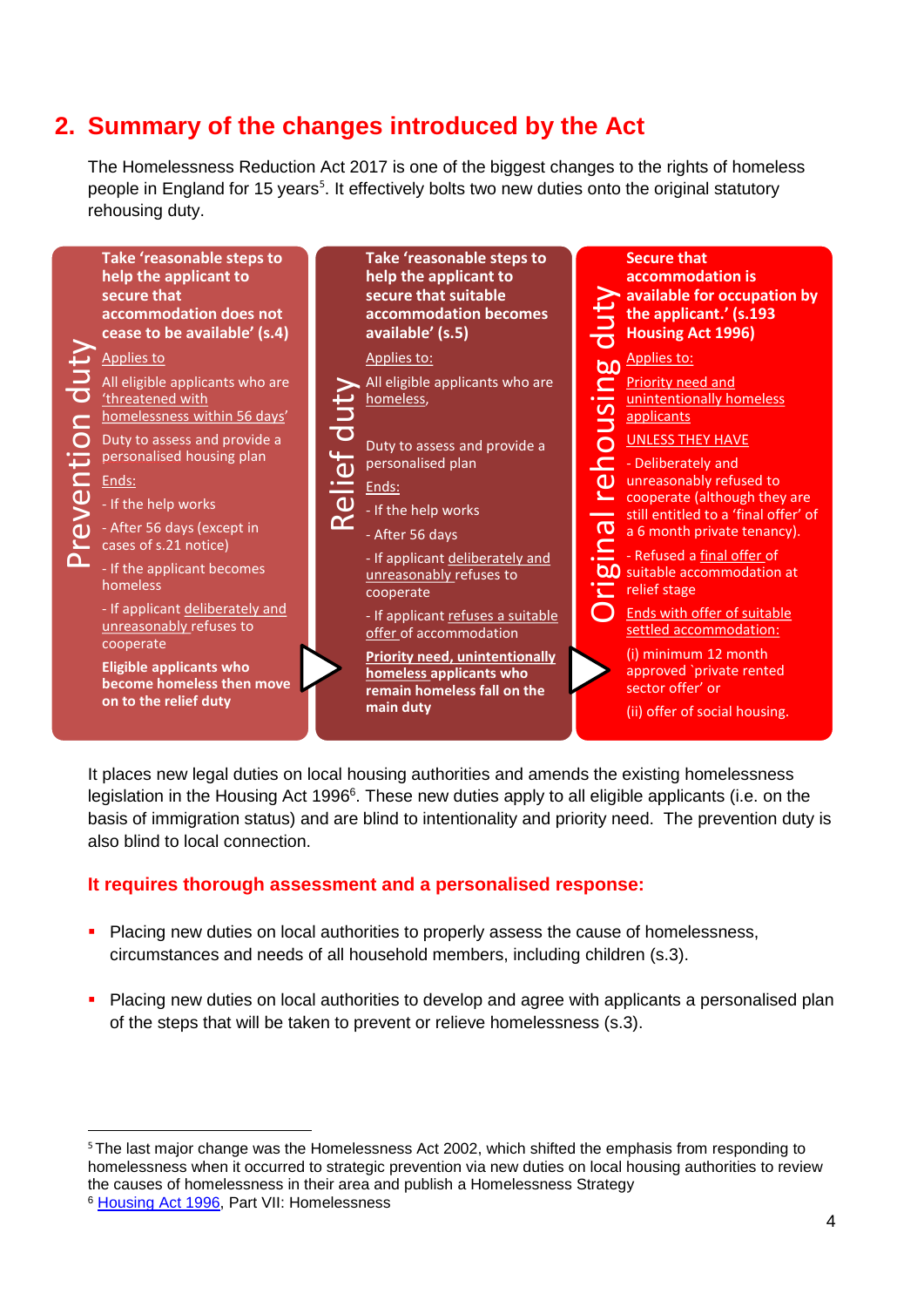## **It places renewed emphasis on prevention of homelessness:**

- Extending from 28 to 56 days the period in which a household is defined as 'threatened with homelessness' (s.1).<sup>7</sup>
- Placing a new 'prevention' duty on local authorities to 'take reasonable steps' to prevent the threatened homelessness of anyone who is eligible (s.4).
- This does not mean the applicant has to be helped to prevent the loss of their current home they can be helped to find a suitable alternative.
- The duty can be ended if the applicant has a reasonable prospect of having suitable accommodation for at least six months (e.g. six-month private rental).

## **It aims to help to all those who are homeless and eligible:**

- Placing a new 'relief' duty to 'take reasonable steps' to help homeless applicants to secure suitable accommodation, which again applies to anyone who is eligible (s.5).
- The accommodation the applicant must be helped to secure must be available for at least six months (e.g. a six-month private rental).

## **It requires applicants to cooperate with the housing authority if they want help:**

- **Both the new 'prevention' and 'relief' duties can be brought to an end if the housing authority** consider that the applicant has 'deliberately and unreasonably refused' to take any step required of them in the personalised plan.
- In this case, homeless applicants deemed to be unintentionally homeless and in priority need are required to be given a final offer of accommodation.

## **It doesn't require housing authorities to offer accommodation in all cases:**

- The new 'relief' duty does not require the local housing authority to provide accommodation (e.g. an offer of 2 Bridge Street), but to help the applicant to find suitable accommodation.
- **But this help can involve an offer of suitable accommodation: either a private tenancy or an offer** of social housing.

## **It continues to require authorities to accommodate some applicants:**

If the authority has reason to believe that an applicant may be homeless, eligible for assistance and have a priority need, then existing duties to secure that 'interim' accommodation is available for the applicant's occupation $8$  apply.

**.** 

<sup>7</sup> Amendment of [Section 175\(4\) Housing Act 1996](https://www.legislation.gov.uk/ukpga/1996/52/part/VII/crossheading/homelessness-and-threatened-homelessness)

<sup>8</sup> [Housing Act 1996,](https://www.legislation.gov.uk/ukpga/1996/52/section/188) Section 188(1)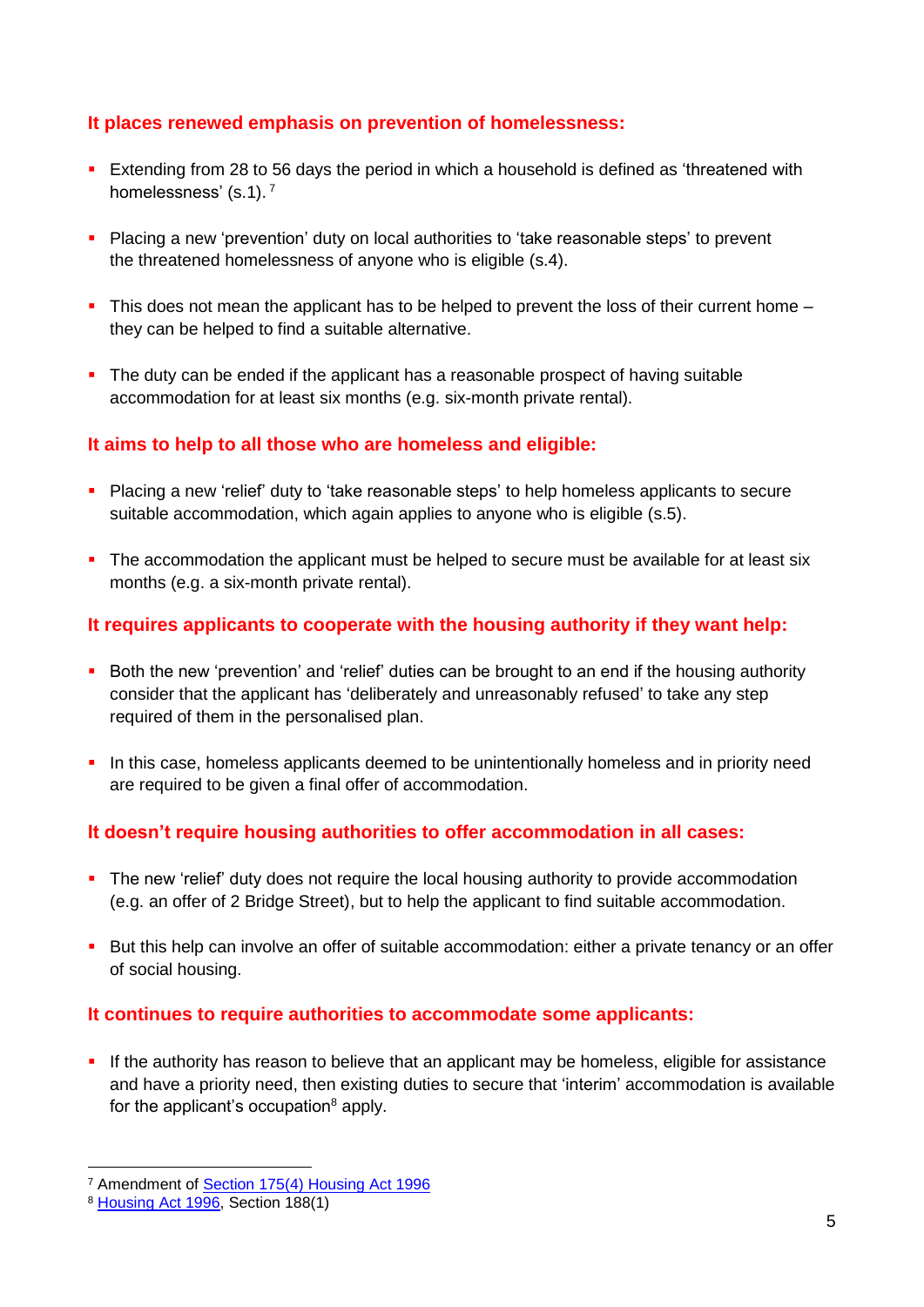If the relief duty expires (after 56 days) and the household is unintentionally homelessness and in priority need, then the existing main rehousing duty applies and they must be offered suitable settled accommodation (or temporary accommodation until a suitable offer of settled accommodation has been made).

## **Accommodation applicants are helped to keep or find must be suitable:**

- Accommodation which housing authorities help people to keep or find under their new duties, must be suitable in every legal sense (affordability, location) or the applicant can challenge.
- To be suitable, accommodation must be located in the authority's own area<sup>9</sup> or, where this isn't reasonably practicable, as close to this area as possible<sup>10</sup>. The Act doesn't change this requirement.
- Where the housing authority offers a private rental to an applicant who would be in priority need then the landlord must be a 'fit and proper person' and the accommodation must meet certain standards $11$  (e.g. safe from hazards).

## **It aims to encourage joint working to tackle homelessness:**

**Placing a new duty on public authorities, such as hospitals and prisons, requiring them to make** a referral, with the individual's consent, to the local housing authority if someone they're working with appears to be homeless or threatened with homelessness.

1

<sup>9</sup> [Housing Act 1996](http://www.legislation.gov.uk/ukpga/1996/52/section/208) Section 208

<sup>10</sup> Garvey, K. *[Offering Temporary Accommodation Out of Area](https://england.shelter.org.uk/professional_resources/policy_and_research/policy_library/policy_library_folder/briefing_offering_temporary_accommodation_out_of_area)*, Shelter, 2015

<sup>&</sup>lt;sup>11</sup> Under [Article 3 of the Homelessness \(Suitability of Accommodation\) \(England\) Order 2012](http://www.legislation.gov.uk/uksi/2003/3326/article/3/made)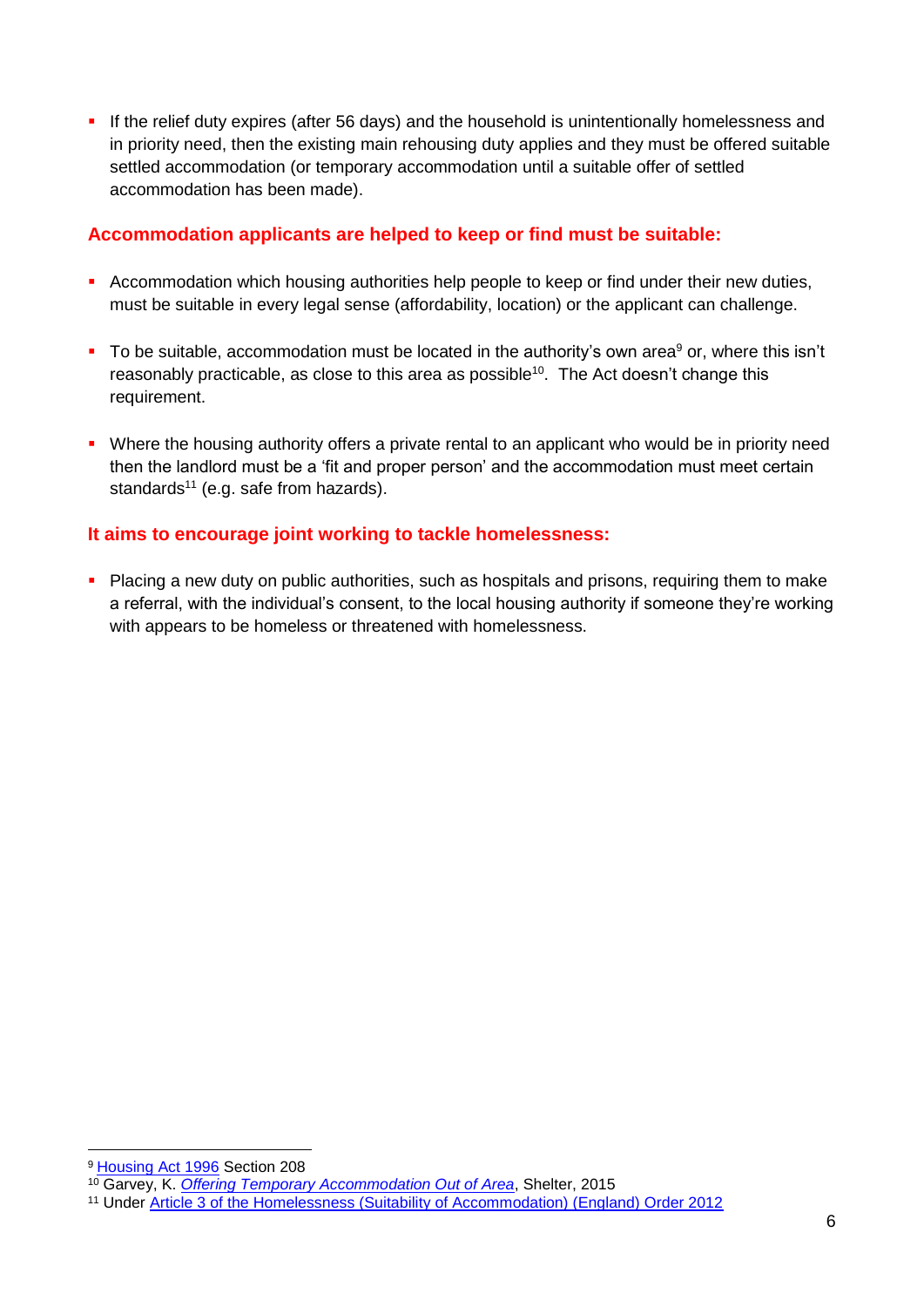# <span id="page-6-0"></span>**3. Implementation of new duties to assess and agree a plan**

| <b>Subsection under</b><br>new Section 189A<br><b>Housing Act 1996</b>        | New duties to assess applicants and develop a personal plan                                                                                                                                                                                                                                                    |
|-------------------------------------------------------------------------------|----------------------------------------------------------------------------------------------------------------------------------------------------------------------------------------------------------------------------------------------------------------------------------------------------------------|
| (1)                                                                           | The authority must make an assessment of the applicant's case                                                                                                                                                                                                                                                  |
| (2)                                                                           | This assessment must include an assessment of-                                                                                                                                                                                                                                                                 |
|                                                                               | (a) the circumstances that caused the applicant to become homeless<br>or threatened with homelessness,                                                                                                                                                                                                         |
|                                                                               | (b)the housing needs of the applicant including, in particular, what<br>accommodation would be suitable for the applicant and any<br>household members, and                                                                                                                                                    |
|                                                                               | (c) what support would be necessary for the applicant and any other<br>relevant persons to be able to have and retain suitable<br>accommodation.                                                                                                                                                               |
| The authority must notify the applicant, in writing, of the assessment<br>(3) |                                                                                                                                                                                                                                                                                                                |
| (4)                                                                           | The authority must try to agree with the applicant:<br>• any steps the applicant is to be required to take to have and retain<br>suitable accommodation<br>• the steps the authority are to take                                                                                                               |
| (5)                                                                           | If the authority and the applicant reach an agreement, the authority<br>must record it in writing                                                                                                                                                                                                              |
| (6)                                                                           | If the authority and the applicant cannot reach an agreement, the<br>authority must record in writing:                                                                                                                                                                                                         |
|                                                                               | (a) why they could not agree,                                                                                                                                                                                                                                                                                  |
|                                                                               | (b) any steps the authority consider it would be reasonable to require                                                                                                                                                                                                                                         |
|                                                                               | the applicant to take and<br>(c) the steps the authority are to take.                                                                                                                                                                                                                                          |
| (7)                                                                           | The authority may include in a written record produced under (5) or<br>(6) any advice for the applicant that the authority consider appropriate<br>(including any steps the authority consider it would be a good idea for<br>the applicant to take but which the applicant should not be required to<br>take) |
| (8)                                                                           | The authority must give to the applicant a copy of any written record<br>produced under subsection (5) or (6)                                                                                                                                                                                                  |
| (9)                                                                           | Until such time as the authority consider that they owe the applicant<br>no duty, they must keep under review-                                                                                                                                                                                                 |
|                                                                               | (a)their assessment of the applicant's case, and                                                                                                                                                                                                                                                               |
|                                                                               | (b) the appropriateness of any agreement reached                                                                                                                                                                                                                                                               |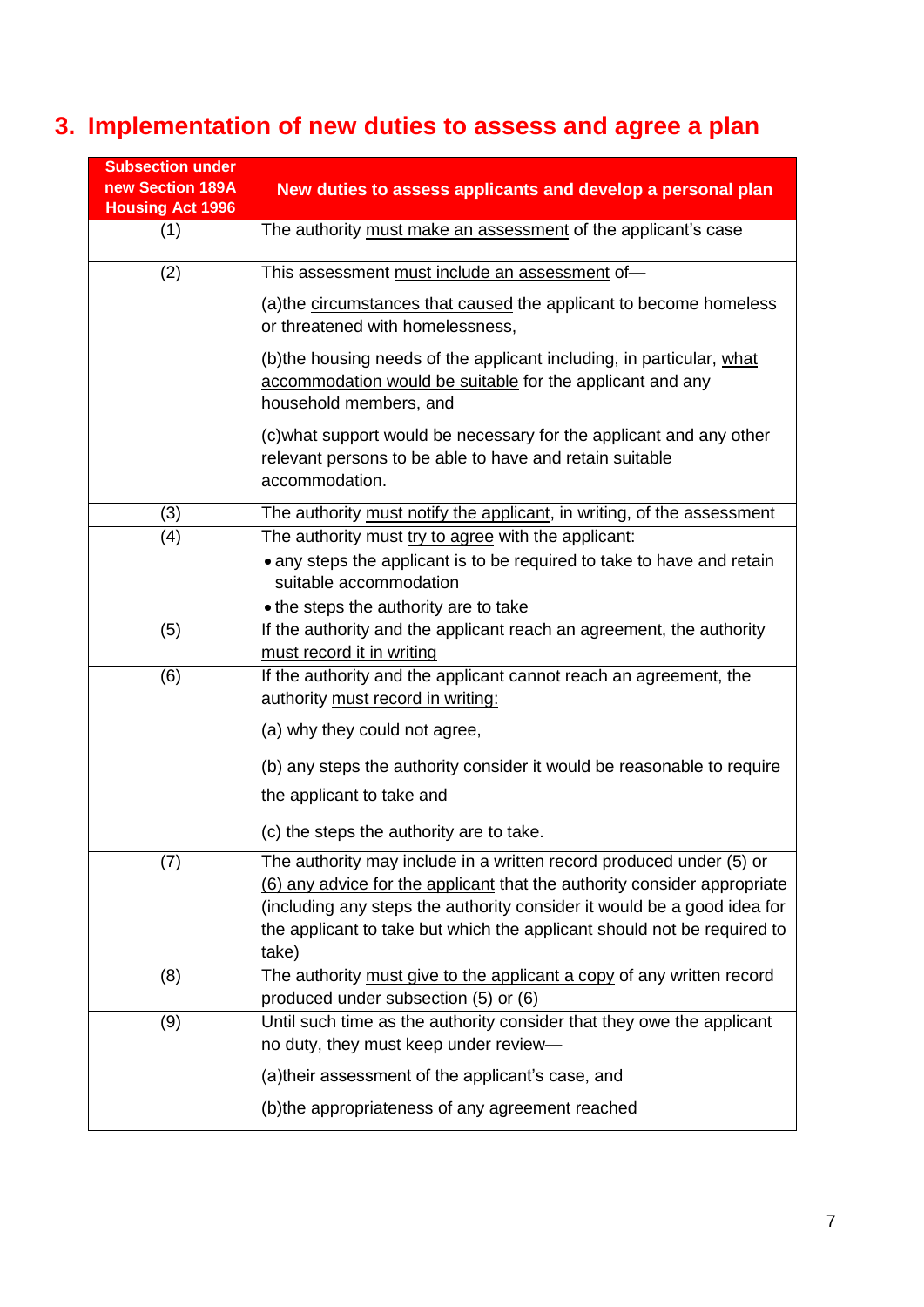At the heart of the legislation is a new duty to assess all eligible applicants' cases and agree a plan. Shelter strongly supports this approach. The requirement for housing authorities to properly assess the circumstances and needs of all household members, including children, is a big improvement.

It should ensure that the housing authority fully understands and records:

- the causes of homelessness
- the housing and support needs of all members of the applicant's household
- the preferences and desired outcomes of the household
- the steps that are to be taken to help prevent or relieve homelessness in light of the above.

In 2017, an expert panel of Shelter services users with lived experience of statutory homelessness services worked with members of Shelter's legal and policy teams to develop recommendations for MHCLG and local housing authorities on how they should implement these new duties.

["It's a personal thing" What service users need from assessments and personalised housing plans](https://england.shelter.org.uk/professional_resources/policy_and_research/policy_library/policy_library_folder/briefing_its_a_personal_thing_what_service_users_need_from_assessments_and_personalised_housing_plans_-_homelessness_reduction_act_2017)  - [Homelessness Reduction Act 2017](https://england.shelter.org.uk/professional_resources/policy_and_research/policy_library/policy_library_folder/briefing_its_a_personal_thing_what_service_users_need_from_assessments_and_personalised_housing_plans_-_homelessness_reduction_act_2017)

We suggest that local authorities and others working with homeless people take note of these recommendations.

## <span id="page-7-0"></span>**Key aspects of implementing these duties**

#### **Don't turn away people at risk – even before 56 days**

The statutory guidance (11.3) is clear that if there is **reason to believe** that an applicant may be homeless or threatened with homelessness within 56 days the housing authority **must** carry out an assessment to determine if this is the case, and whether they are eligible for assistance.

It also encourages authorities (11.6) to take a flexible approach toward applications for assistance where there is an **evidenced risk of homelessness**, which might not necessarily result in homelessness within 56 days. Rather than advise the applicant to return when homelessness is more imminent, **the authority may wish to accept a prevention duty** and begin to take reasonable steps to prevent homelessness.

We fully support this approach. If a person presents who appears to be at risk of homelessness, they should not be turned away, but should be assessed and assistance should start to be given.

#### **Avoid on-line assessment unless this is the preference of the applicant**

The statutory guidance states that while advice and information services could be provided via an online process, housing authorities should not rely solely on such means to complete assessments (11.13). In most circumstances **assessments will require at least one face-to-face interview** (11.14). It suggests using partner agencies or video link where a face-to-face assessment may not be possible (e.g. where an applicant is in hospital).

We support this approach. It encourages a more personal service and builds trust and rapport. It takes a trained and skilled assessor to make a thorough, personalised assessment. However, where an applicant prefers not to attend in person (e.g. because of mobility problems or long travel distances in rural areas), then their preferences should be accommodated.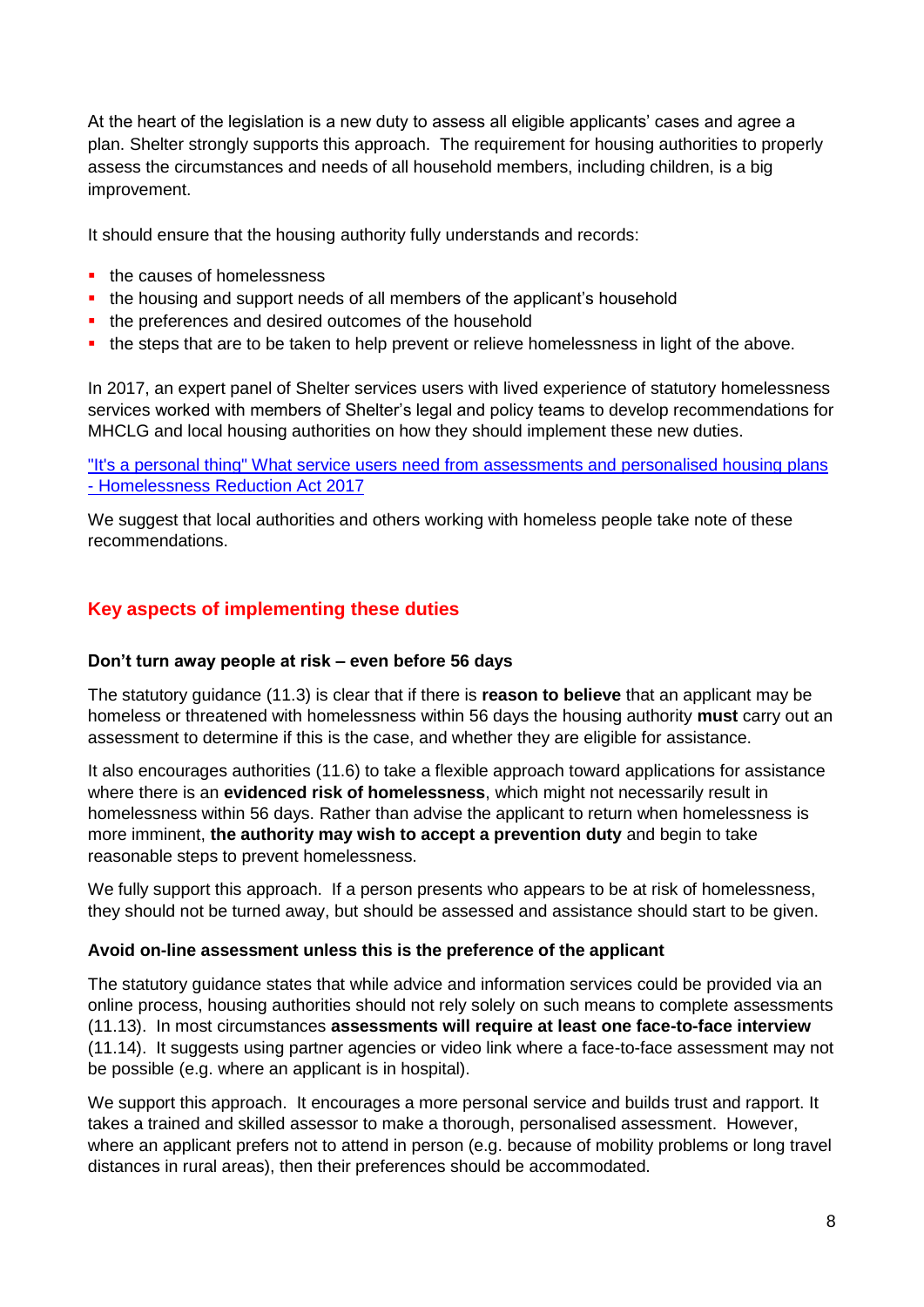Face to face assessment should take place in a private area, to allow people to provide personal, sensitive and traumatic information, which they wouldn't want others to overhear. So this requires the need to ensure there are enough interview rooms available to meet demand.

## **Offer a professional, non-judgmental service**

The statutory guidance (11.9) states applicants should be encouraged to share information without fear that this will reduce their chances of receiving support, and questions should be asked in a **sensitive way** and with an awareness that the applicant may be reluctant to disclose personal details if they lack confidence that their circumstances will be understood and considered sympathetically.

We fully support this approach. Assessors should not patronise or appear to judge applicants at what is an incredibly stressful time. Instead, they should act in the manner of a professional service provider: with empathy, dignity and respect, rather than an approach which compounds feelings of failure and shame.

In busy localities, people should not have to wait for lengthy periods at the local authority's offices but instead be given an appointment or be contacted by phone or email to let them know when help is available.

Furthermore, applicants should be reassured that their assessment and information they provide will not be shared with others, e.g. family or other professionals, without their permission (unless safeguarding duties apply).

## **Take a full housing history when assessing what accommodation would be suitable**

The statutory guidance (11.8) recommends that assessing the circumstances which led to the applicant's homelessness will usually include enquiring into their accommodation history **at least as far back as their last settled address**, and the events that led to them being threatened with or becoming homeless.

We don't think the statutory quidance goes far enough. We strongly recommend that assessors should go further and take a much fuller housing history to ensure that the personalised plan contains an appropriate and sustainable response.

For example, where a family have experienced frequent repeat homelessness, involving children having to move schools as a result, a further six-month tenancy, putting them at risk of no-fault eviction, may not be an appropriate response and they are very likely to need more stable housing, such as a permanent or longer term social tenancy.

## **Make the desired outcomes and preferences of the applicant the starting point**

The assessment shouldn't be seen as a way to 'manage the expectations' of the applicant in terms of wanting a secure, affordable home in the area where they have been living. This would go against the required culture change of 'how can I help?'.

The statutory guidance (11.10) states that **the applicant's wishes and preferences should be considered and recorded** within the assessment; whether or not the housing authority believes there is a reasonable prospect of accommodation being available that will meet those wishes and preferences.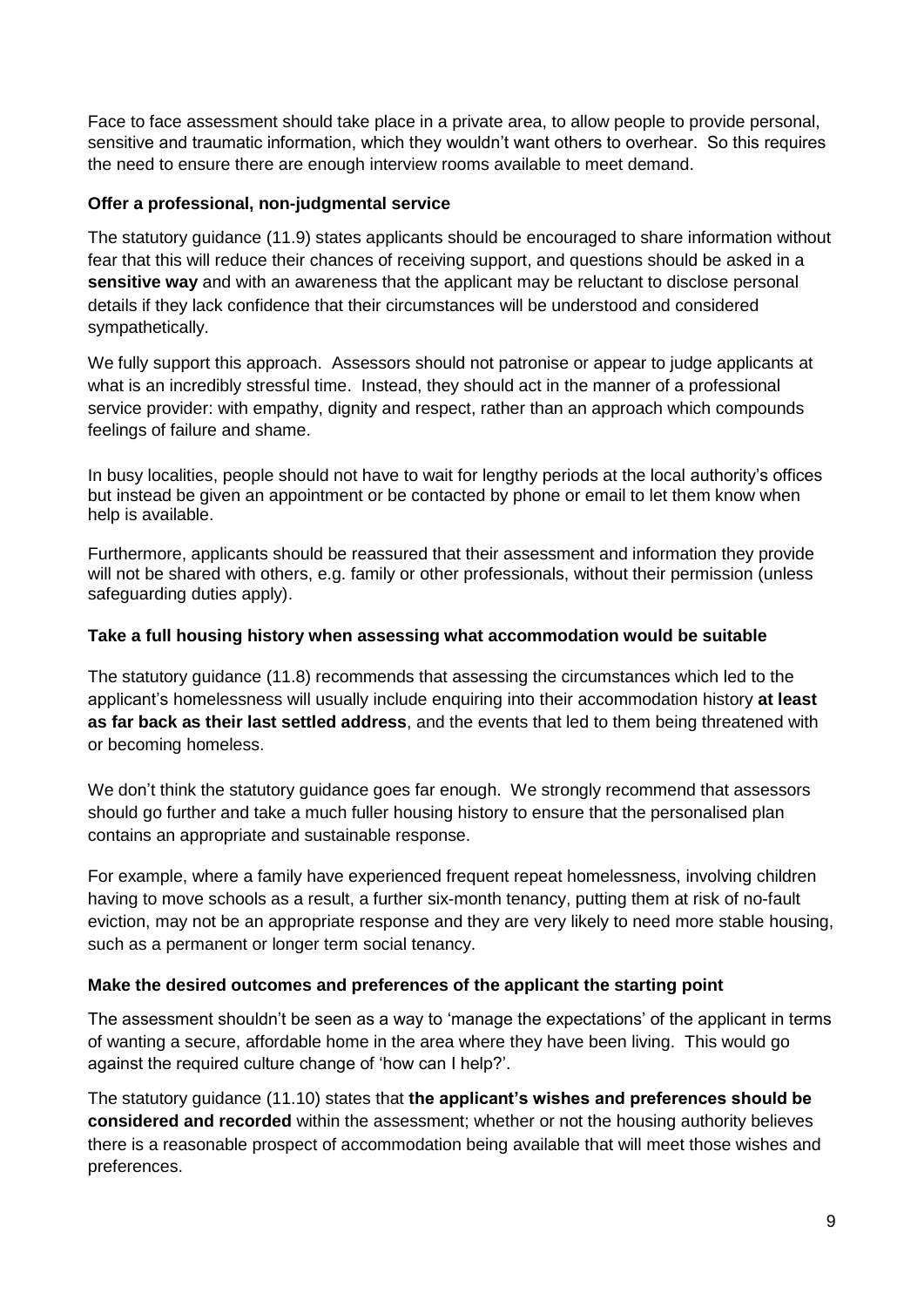We fully support this approach but recommend assessors should go further. We recommend that the desired outcomes and preferences of the applicant should be used as a starting point and that authorities should seek to meet these preferences wherever possible.

## **Make sure steps required of the applicant are realistic**

The statutory guidance states (11.18) that housing authorities should work alongside applicants to identify **practical and reasonable steps** for the housing authority and the applicant to take **to help the applicant to retain or secure suitable accommodation**.

These steps should be **tailored to the household**, and **follow from the findings of the assessment**, and must be provided to the applicant in writing as their personalised housing plan.

The guidance also states (11.31) that **mandatory steps** (i.e. those required of the applicant) should be limited to those which the housing authority considers are required in order to prevent or relieve homelessness.

MHCLG's policy guidance note clarifies that there will be **a small number of key steps** the individual would be required to take. These actions must be **reasonable** and **achievable**.

No examples are given in the statutory guidance of what the steps required of the applicant might be. However, the nature of these steps is important because a **deliberate and unreasonable refusal** to take them could result in no further help.

Shelter's view is that these should be straightforward steps and easily achievable actions, which relate directly to the applicant's housing situation, such as:

- **PEDDE FIGHTS IN THE PROVIDED THE PROVIDED IN A FIGHTS IN A FEAS** in providing the necessary documentation, or responding to requests, within a reasonable timeframe
- attending appointments or viewings which have been arranged at a previously agreed time
- contacting and reasonably cooperating with agencies to which the applicant has been referred.

Reasonable steps must not set applicants up to fail, for example by requiring them to undertake onerous, meaningless or futile actions, such as contacting every letting agent on a list which is out of date and where it's unlikely that landlords will accept local housing allowance without reassurance from statutory agencies.

## **Don't use a standard template for the personalised plan**

The statutory guidance (11.19) recommends that housing authorities will wish to develop resources and tools that can be used regularly to address common issues, while also ensuring genuine personalisation in response to the wide range of circumstances and needs experienced by applicants.

In our view, a standard form plan, based on too rigid a template and amended with just a few pieces of personal information, is unlikely to be sufficient and may trigger reviews by applicants. The plan should be personally tailored to include appropriate advice and support.

Shelter's Advice Aid tool allows advisers to use 'snippets' of advice to create a genuinely tailored plan: [www.adviceaid.uk.](www.adviceaid.uk)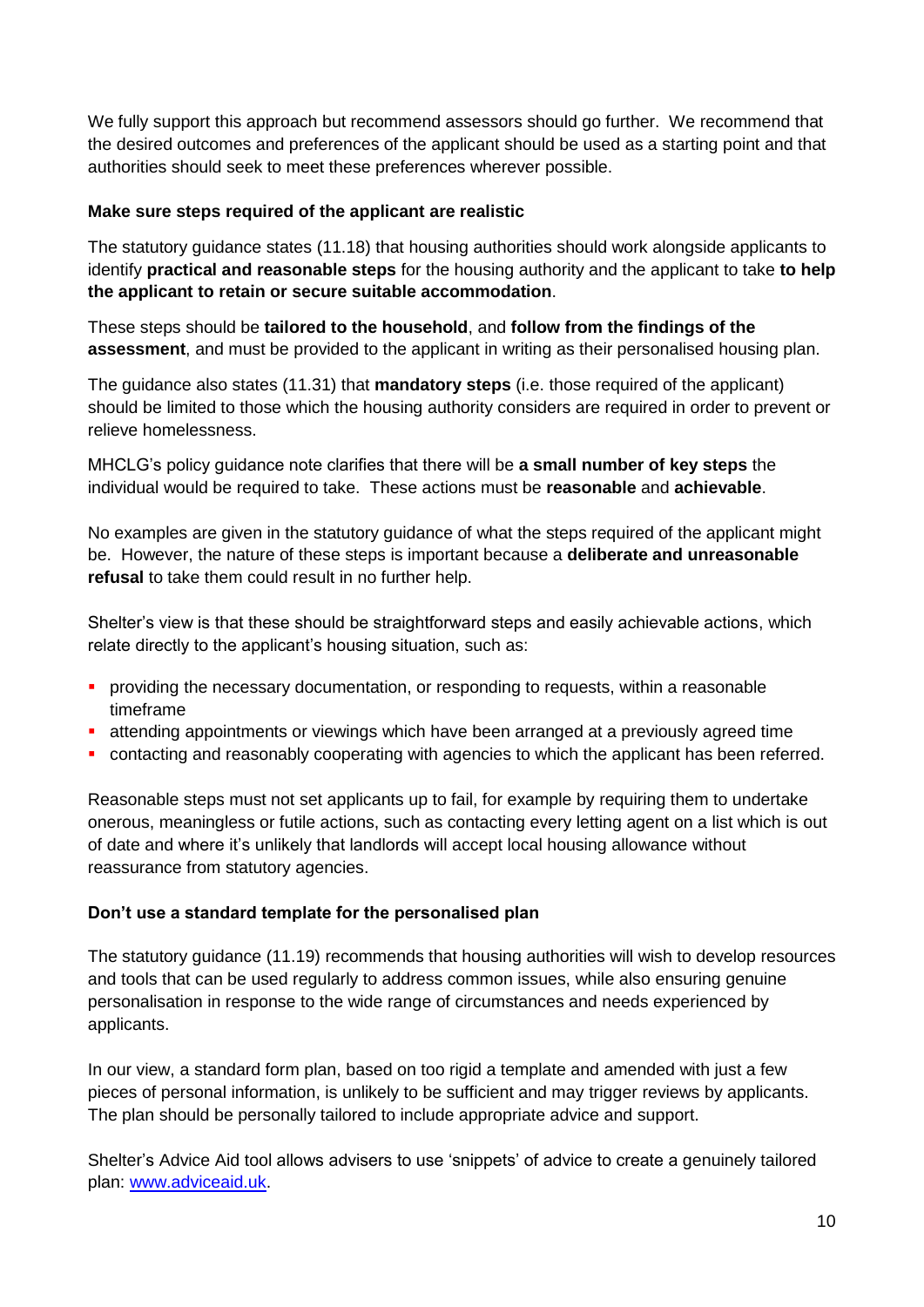# <span id="page-10-0"></span>**4. Implementation of new duties to prevent homelessness**

| <b>Subsection</b><br>under<br>new Section<br>195<br><b>Housing Act</b><br>1996<br>(1) | New duties when an applicant is threatened with homelessness<br>within 56 days<br>Who it applies to:<br>Where the local housing authority are satisfied that an applicant is-                                                                                                                                                               |
|---------------------------------------------------------------------------------------|---------------------------------------------------------------------------------------------------------------------------------------------------------------------------------------------------------------------------------------------------------------------------------------------------------------------------------------------|
|                                                                                       | (a) threatened with homelessness, and<br>(b) eligible for assistance.                                                                                                                                                                                                                                                                       |
| (2)                                                                                   | What the authority must do:                                                                                                                                                                                                                                                                                                                 |
|                                                                                       | The authority must take reasonable steps to help the applicant to secure that<br>accommodation does not cease to be available for the applicant's occupation.                                                                                                                                                                               |
| (3)                                                                                   | In deciding what steps they are to take, the authority must have regard to their<br>assessment of the applicant's case                                                                                                                                                                                                                      |
| (5)                                                                                   | How the duty comes to an end:<br>If any of the circumstances in subsection (8) apply, the authority may give notice<br>to the applicant bringing the duty to an end.                                                                                                                                                                        |
| (8)                                                                                   | The circumstances are that the authority are satisfied that-                                                                                                                                                                                                                                                                                |
|                                                                                       | (a) the applicant has suitable accommodation available for occupation, and a<br>reasonable prospect of having suitable accommodation available for<br>occupation for at least 6 months, or such longer period not exceeding 12<br>months as may be prescribed                                                                               |
|                                                                                       | (b) the authority have complied with the duty under (2) and the period of 56 days<br>beginning with the day that the authority are first satisfied as in (1) has ended<br>(whether or not the applicant is still threatened with homelessness) - unless a<br>valid s.21 notice has been served and has expired or will do so within 56 days |
|                                                                                       | (c) the applicant has become homeless,                                                                                                                                                                                                                                                                                                      |
|                                                                                       | (d) the applicant has refused an offer of suitable accommodation and, on the date<br>of refusal, (a) applied                                                                                                                                                                                                                                |
|                                                                                       | (e) the applicant has become homeless intentionally from any accommodation<br>that has been made available under (2),                                                                                                                                                                                                                       |
|                                                                                       | (f) the applicant is no longer eligible for assistance, or                                                                                                                                                                                                                                                                                  |
|                                                                                       | (g) the applicant has withdrawn the application.                                                                                                                                                                                                                                                                                            |
| (10)                                                                                  | The duty under (2) can also be brought to an end under sections 193B and 193C<br>(notices in cases of applicant's deliberate and unreasonable refusal to co-<br>operate).                                                                                                                                                                   |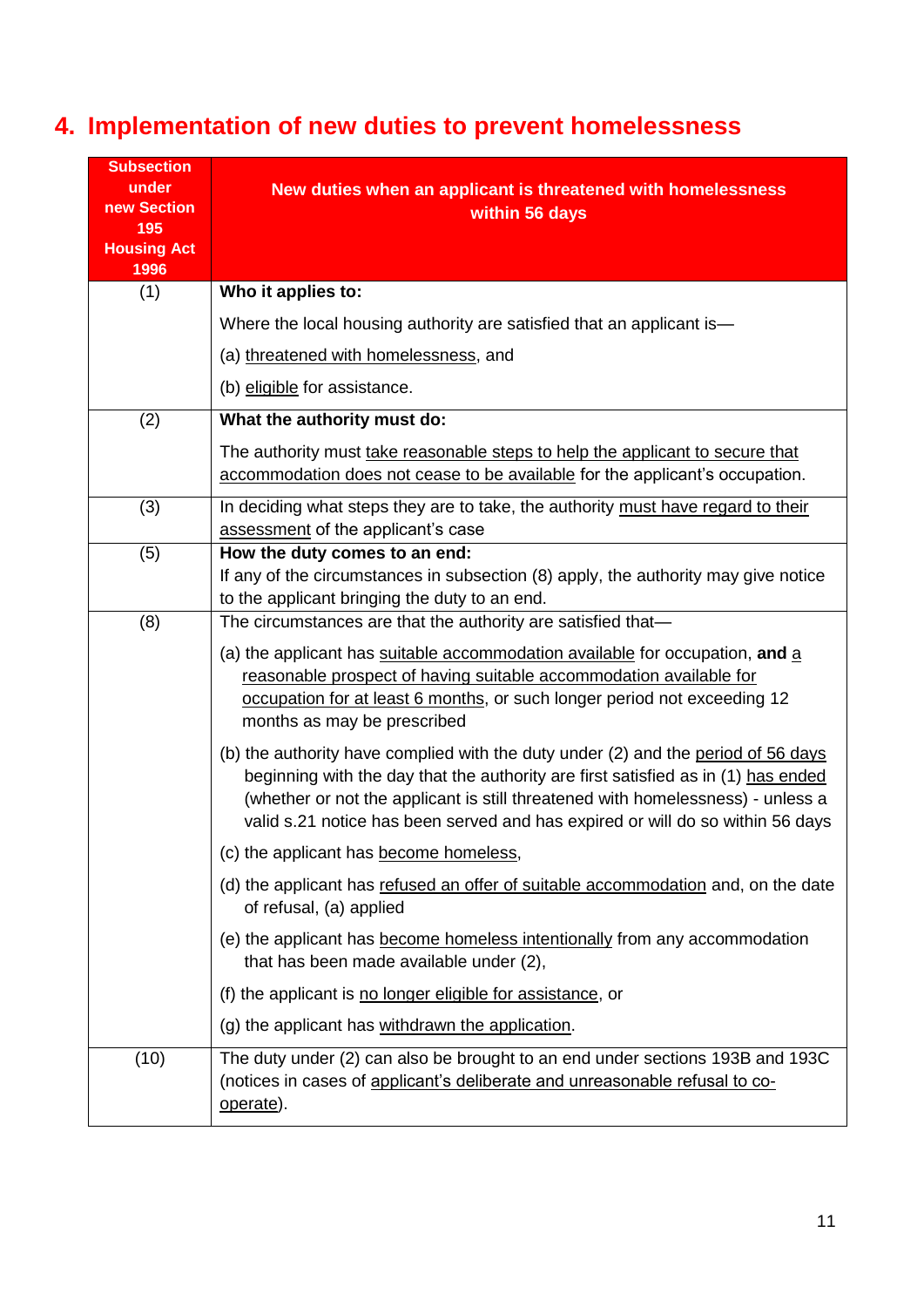## <span id="page-11-0"></span>**Key aspects of implementing this duty**

#### **Prioritise preventing the loss of the existing home if this is the applicant's preference**

The statutory guidance (12.4) states that the first option to be explored with the applicant should be **enabling them to remain in their current home**, where suitable.

Where this is not possible, the focus should be on helping to secure alternative accommodation to move in a **planned way**. This will often involve taking steps to extend an applicant's stay in their existing accommodation until they can move.

We strongly support this approach. Help to prevent homelessness should, first and foremost, be help to prevent the loss of the current home (if this is the applicant's preference) rather than a move to a suitable alternative, which will inevitably cause upheaval and stress to the applicant's household, and particularly to children.

#### **Reasonable steps to prevent homelessness**

The statutory guidance (11.23) gives a few examples of reasonable steps that could be taken by the authority to save the applicant's home:

- attempting mediation/conciliation where an applicant is threatened with parent/family exclusion;
- assessing whether applicants with rent arrears might be entitled to discretionary housing payments
- **a** assisting people at risk of violence and abuse wishing to stay safely in their home through provision of 'sanctuary' or other measures.

In our view, it's an oversight that the statutory guidance fails to mention **high-quality housing advice and advocacy** to avoid court action or defend possession, including:

- negotiation with landlords or mortgage lenders to discontinue possession action
- **a** advice on how to deal with rent arrears and debt, including referral to specialist agencies
- where support needs are unmet, referral to tenancy sustainment and other support services.

Until further practice guidance is made available by MHCLG, we recommend that authorities continue to refer to Annex 7 of the previous statutory guidance<sup>12</sup> and the previous government practice guidance. 13

If authorities don't have the capacity or skills to provide housing advice and advocacy or tenancy sustainment support in-house, then they should commission local specialist services to which they could refer applicants via their personalised housing plan.

1

<sup>12</sup> [Homelessness code of guidance for councils,](https://www.gov.uk/government/publications/homelessness-code-of-guidance-for-councils-july-2006) DCLG, July 2006, Annex 7: Tackling common causes of homelessness

<sup>13</sup> [Homelessness Prevention: a guide to good practice,](http://www.equation.org.uk/wp-content/uploads/2012/12/Homelessness-Prevention-A-Guide-to-Good-Practice.pdf) DCLG 2006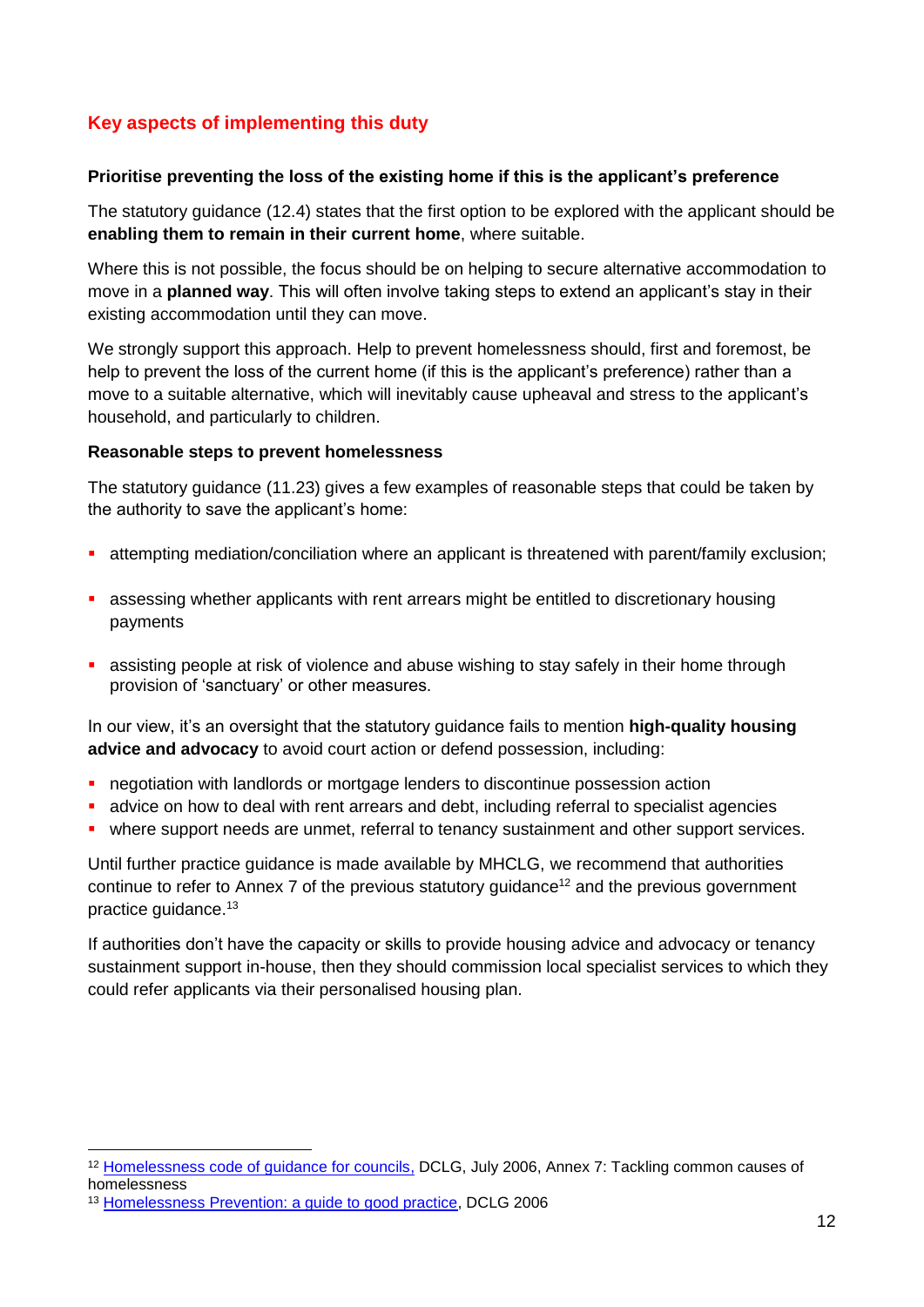Shelter is now working with a number of local authorities to ensure people receive independent advice and support when they need it the most.

For example, we are working in the London Borough of Southwark, to deliver housing and homelessness advice, support and guidance to up to 800 people a year. Southwark is a MHCLG trailblazer area and learning from the early adoption of the new legislative approach will be used to inform how other authorities implement the Homelessness Reduction Act.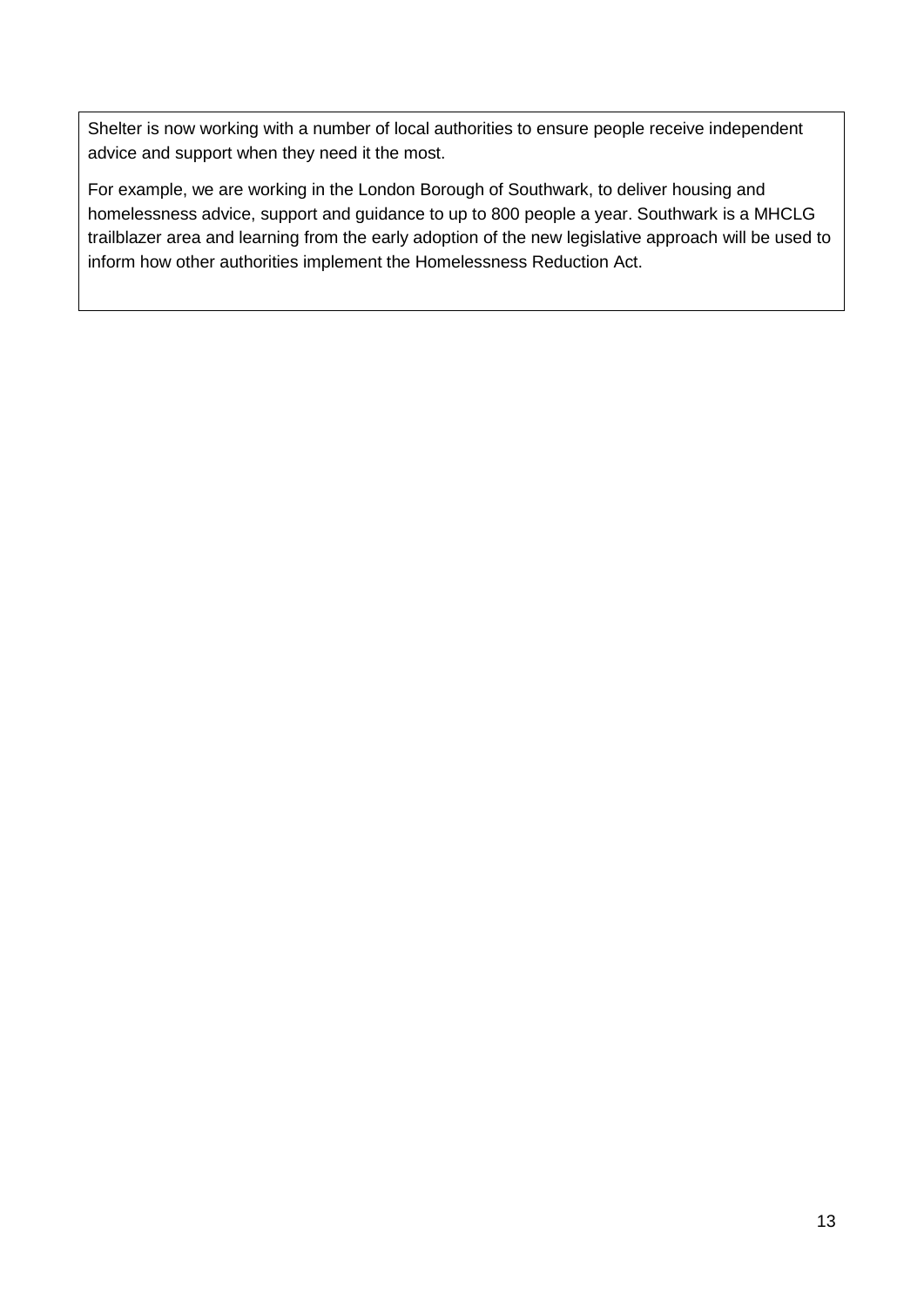# <span id="page-13-0"></span>**5. Implementation of new duties to relieve homelessness**

| <b>Subsection</b><br>under new<br><b>Section 189B</b><br><b>Housing Act</b><br>1996 | New duties when an applicant is homeless                                                                                                                                                                                                                                                                                                   |  |  |
|-------------------------------------------------------------------------------------|--------------------------------------------------------------------------------------------------------------------------------------------------------------------------------------------------------------------------------------------------------------------------------------------------------------------------------------------|--|--|
| (1)                                                                                 | Who it applies to:                                                                                                                                                                                                                                                                                                                         |  |  |
|                                                                                     | Where the local housing authority are satisfied that an applicant is-                                                                                                                                                                                                                                                                      |  |  |
|                                                                                     | (a) homeless, and                                                                                                                                                                                                                                                                                                                          |  |  |
|                                                                                     | (b) eligible for assistance.                                                                                                                                                                                                                                                                                                               |  |  |
| (2)                                                                                 | What the authority must do:                                                                                                                                                                                                                                                                                                                |  |  |
|                                                                                     | Unless the authority refer the application to another local housing authority (to<br>which they have a local connection), the authority must take reasonable steps to<br>help the applicant to secure that suitable accommodation becomes available for<br>the applicant's occupation.                                                     |  |  |
| (3)                                                                                 | In deciding what steps they are to take, the authority must have regard to their<br>assessment of the applicant's case                                                                                                                                                                                                                     |  |  |
| (4)                                                                                 | How the duty comes to an end:<br>Where the authority are satisfied that the applicant has a priority need, and are<br>not satisfied that the applicant became homeless intentionally, the duty (2) comes<br>to an end at the end of the period of 56 days beginning with the day the authority<br>are first satisfied as mentioned in (1). |  |  |
| (5)                                                                                 | If any of the circumstances in subsection (7) apply, the authority may give notice<br>to the applicant bringing the duty to an end.                                                                                                                                                                                                        |  |  |
| (7)                                                                                 | The circumstances are that the authority are satisfied that-                                                                                                                                                                                                                                                                               |  |  |
|                                                                                     | (a) the applicant has suitable accommodation available for occupation, and a<br>reasonable prospect of having suitable accommodation available for<br>occupation for at least 6 months, or such longer period not exceeding 12<br>months as may be prescribed                                                                              |  |  |
|                                                                                     | (b) the authority have complied with the duty under (2) and the period of 56 days<br>beginning with the day that the authority are first satisfied as in (1) has ended<br>(whether or not the applicant has secured accommodation)                                                                                                         |  |  |
|                                                                                     | (c) the applicant has refused an offer of suitable accommodation and, on the date<br>of refusal, (a) applied                                                                                                                                                                                                                               |  |  |
|                                                                                     | (d) the applicant has become homeless intentionally from any accommodation<br>that has been made available under (2),                                                                                                                                                                                                                      |  |  |
|                                                                                     | (e) the applicant is no longer eligible for assistance, or                                                                                                                                                                                                                                                                                 |  |  |
|                                                                                     | (f) the applicant has withdrawn the application.                                                                                                                                                                                                                                                                                           |  |  |
| (10)                                                                                | The duty under (2) can also be brought to an end under sections 193B and 193C<br>(notices in cases of applicant's deliberate and unreasonable refusal to co-<br>operate).                                                                                                                                                                  |  |  |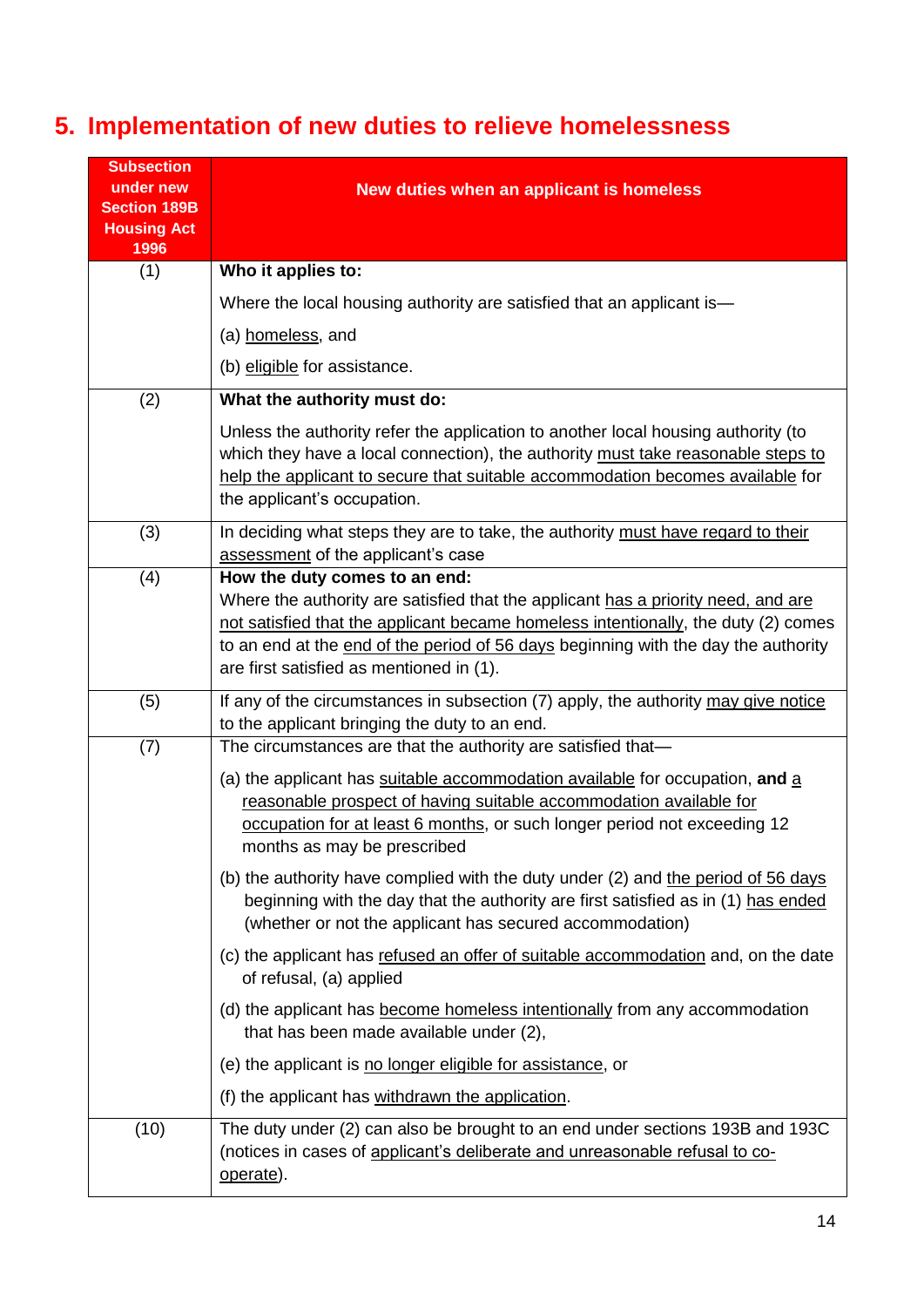## <span id="page-14-0"></span>**Key aspects in implementing this duty**

#### **Definition of homelessness**

Because the 'relief' duty is owed to people who are homeless, the definition of homelessness is very important.

There is an already well-established legal definition of homelessness in existing homelessness legislation. <sup>14</sup> This definition remains.

However, this definition doesn't deal adequately with tenants who are facing no-fault eviction, having been served with a valid s.21 possession notice. In such cases, the only possible way to save the home is if the landlord can be persuaded not to apply to the court for possession. If the tenant is unable to secure alternative accommodation, repossession, eviction and homelessness are usually inevitable. Therefore, it's unlikely to be reasonable for them to continue to occupy beyond the date of expiry of the s.21 notice.

However, at present, local housing authorities routinely advise applicants served with a notice to return for assistance once the court has granted possession or even on the day of eviction. This causes a great deal of stress, particularly to families with children, wastes precious time to help them find an alternative home and can lead to the use of costly emergency and temporary accommodation.

The statutory guidance has been made slightly stronger than previous guidance to clarify at what point an applicant should be regarded as homeless on the basis that it's no longer reasonable for them to continue to occupy accommodation.

- It is unlikely to be reasonable for the applicant to continue to occupy beyond the expiry of a valid section 21 notice (unless the housing authority is taking steps to persuade the landlord to allow the tenant to continue to occupy the accommodation for a reasonable period to provide an opportunity for alternative accommodation to be found) (6.35).
- It is highly unlikely to be reasonable for the applicant to continue to occupy beyond the date on which the court has ordered them to leave the property and give possession to the landlord (6.36).
- **Housing authorities should not consider it reasonable for an applicant to remain in occupation** up until the point at which a court issues a warrant or writ to enforce an order for possession (6.37).
- **H** Housing authorities should ensure that homeless families and vulnerable individuals who are owed a duty to be given interim accommodation or settled accommodation are not evicted because the authority has failed to give them suitable accommodation.

We support the slightly strengthened guidance but if housing authorities continue to flout it, and advise families to wait for court possession and eviction, we'll campaign for statutory regulations on whether it is reasonable to occupy beyond the service of a valid s.21 notice.

 $\overline{a}$ 

<sup>14</sup> [Housing Act 1996](http://www.legislation.gov.uk/ukpga/1996/52/section/175) Section 175(1)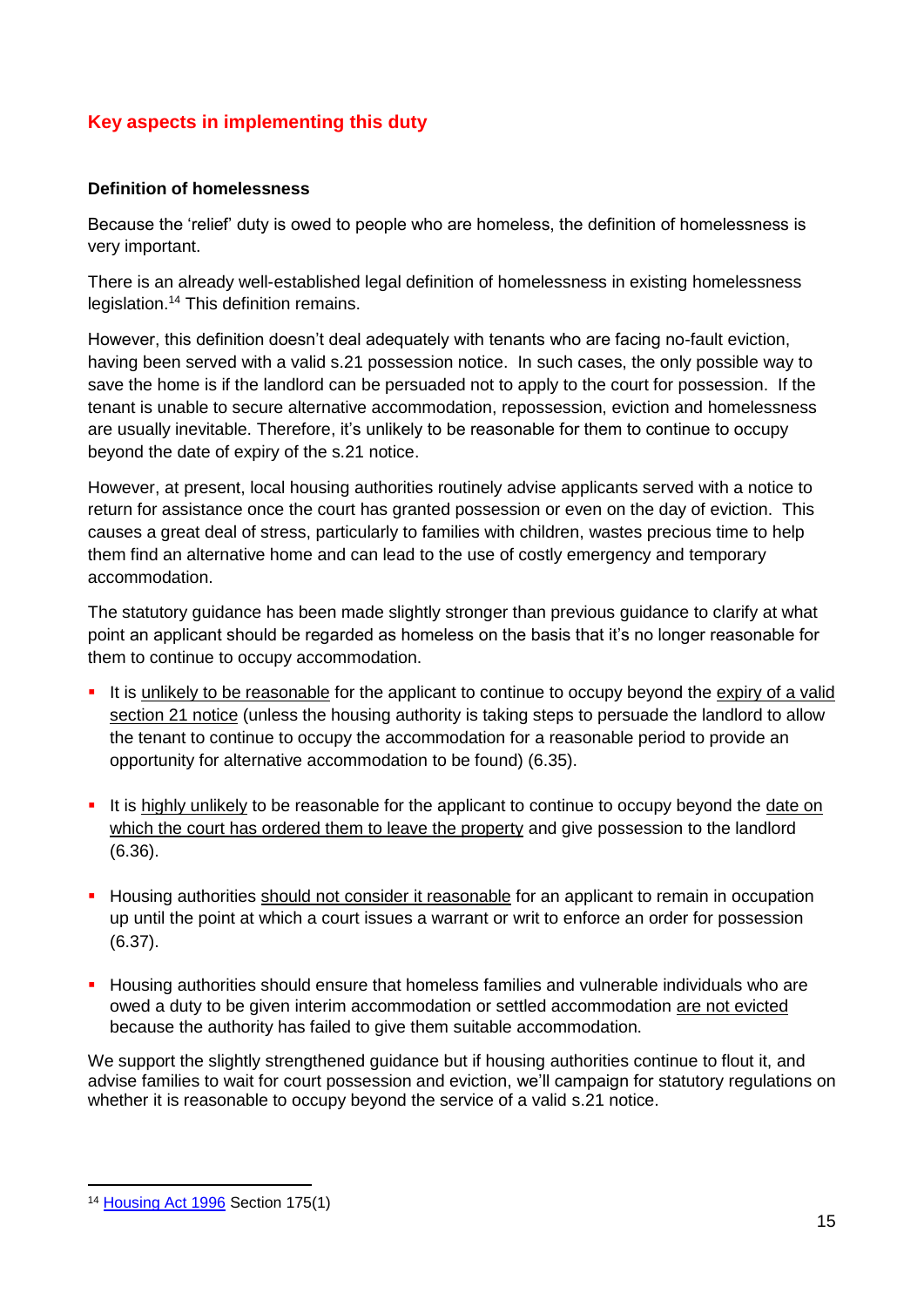We recommend that at the latest, once the court has granted an order for possession, applicants should be regarded as homeless and offered emergency accommodation if no suitable alternative is available. However, preferably they should be helped to move to alternative accommodation before court costs are incurred, as these are usually deducted from the tenancy deposit.

#### **Reasonable steps to relieve homelessness**

Again, the statutory guidance (11.23) gives few examples of the reasonable steps that could be taken by the authority to help the applicant find suitable accommodation. These include:

- providing support to applicants, whether financial or otherwise, to access private rented accommodation
- helping to secure or securing an immediate safe place to stay for people who are sleeping rough or at high risk of sleeping rough.

Much further detail is needed of how MHCLG expect local authorities to implement this duty, especially given the significant structural barriers outlined below, and in the Shelter's briefing on barriers to accessing the private rented sector.<sup>15</sup>

## **Consider social housing if a desired outcome and the most appropriate response**

The statutory guidance states (11.20) the personalised plan might enable the applicant to review accommodation prices in their preferred areas as well as extending their home search to more affordable areas and property types. Housing authorities are encouraged to provide sufficient information and advice to enable informed and realistic choices to be identified and agreed for inclusion in the plan.

We are concerned this might be interpreted as encouraging housing authorities to steer applicants away from an allocation of social housing in the area and into the housing market, possibly out-ofarea. While a private rental may be an appropriate response, and indeed preference, for some applicants, it will not be appropriate for those who are unlikely to find a settled, affordable home in the local market.

Housing authorities should be reminded that homeless households are legally entitled to reasonable preference in the allocation of social housing. They must not apply qualification criteria which would exclude from their allocation schemes people who would be entitled to reasonable preference in the allocation of housing<sup>16</sup>. They may adopt policies which provide for different levels of priority according to local criteria, provided that a reasonable preference is given to homeless persons and others in the classes of housing need. 17

We recommend that where an allocation of social housing is likely to be the most realistic, appropriate, sustainable, and preferred, outcome, this should be included. So information on entitlement and prospects of an allocation of social housing should also be given. In Wales, where applicants were successfully assisted to obtain alternative accommodation, this was social housing in 42% of prevention cases and 33% of relief cases in 2016/17.<sup>18</sup>

**.** 

<sup>15</sup> Spurr, H. *[Shut out: The barriers low-income households face in private renting](https://england.shelter.org.uk/__data/assets/pdf_file/0004/1391701/2017_06_-_Shut_out_the_barriers_low_income_households_face_in_pivate_renting.pdf)*, Shelter, 2017

<sup>16</sup> See *R (Jakimavicute) v Hammersmith and Fulham LBC*

<sup>&</sup>lt;sup>17</sup> Housing Act 1996 Section 166A

<sup>18</sup> Stats Wales, [All cases where positive action succeeded in preventing/relieving homelessness,](https://statswales.gov.wales/Catalogue/Housing/Homelessness/Statutory-Homelessness-Prevention-and-Relief/all-cases-where-positive-action-succeeded-in-preventing-relieving-homelessness) 2016/17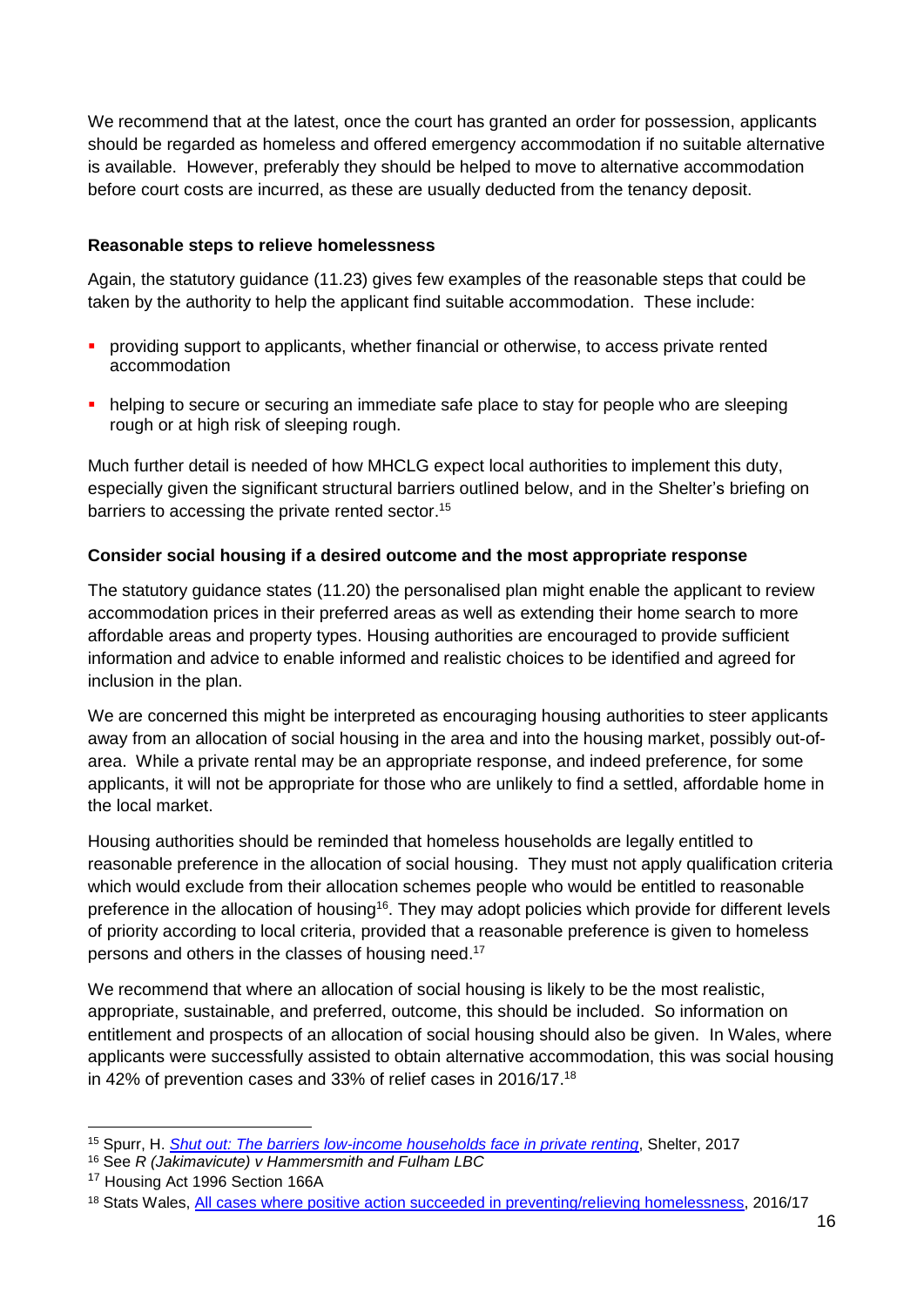# **Opportunities of, and threats to, successful implementation**

We support the legislation because it extends entitlements to help, places a renewed focus on prevention and local joint-working and has the potential to provide more client-focused, personalised statutory homelessness services.

But its laudable aims to reduce homelessness will be undermined without improvements to wider housing and welfare policy, to address both the causes of homelessness and to ensure that homeless households have access to settled, affordable and suitable housing in each local authority area.

Without these improvements, there could be unintended consequences, such as 'gate-keeping' of services, unlawful decisions, increased out-of-area moves and repeat homelessness, with damaging consequences for children and other vulnerable applicants and little improvement in meaningful outcomes for single adults.

## <span id="page-16-0"></span>**Opportunities**

**.** 

## *More people entitled to help*

We support the legislation because it means that far more people will be entitled to statutory help to keep their home or find a suitable alternative.

This is a big improvement on previous homelessness legislation, which restricts councils' duties to accommodate to cases where they are satisfied that a homeless and eligible applicant has a priority need and did not become homeless intentionally.

It means meaningful, personalised help should be available to households who were poorly served by the previous legislation, including:

- 'single homeless' people (those without dependent children in their household who are not considered vulnerable), who are often turned away without meaningful assistance<sup>19</sup>
- 'intentionally homeless' families (e.g. those who were evicted for rent arrears), who are not owed a rehousing duty and may have to turn to social services for support.

## *Earlier help to save the existing home and prevent homelessness*

We strongly support the extension of the period of being 'threatened with homelessness' from 28 to 56 days. This means that private renters who have been served by a notice by their landlord will be entitled to help within a few days of a notice being served.

If people apply for help straight away, and receive meaningful advice and assistance, it should allow more time for problems (such as rent arrears) to be resolved to save the home, or – where

<sup>19</sup> Dobie, S., Sanders, B. & Teixeira, L. *[Turned Away: The treatment of single homeless people by local](https://www.crisis.org.uk/ending-homelessness/homelessness-knowledge-hub/housing-models-and-access/turned-away-2014/)  [authority homelessness services in England,](https://www.crisis.org.uk/ending-homelessness/homelessness-knowledge-hub/housing-models-and-access/turned-away-2014/)* Crisis, 2014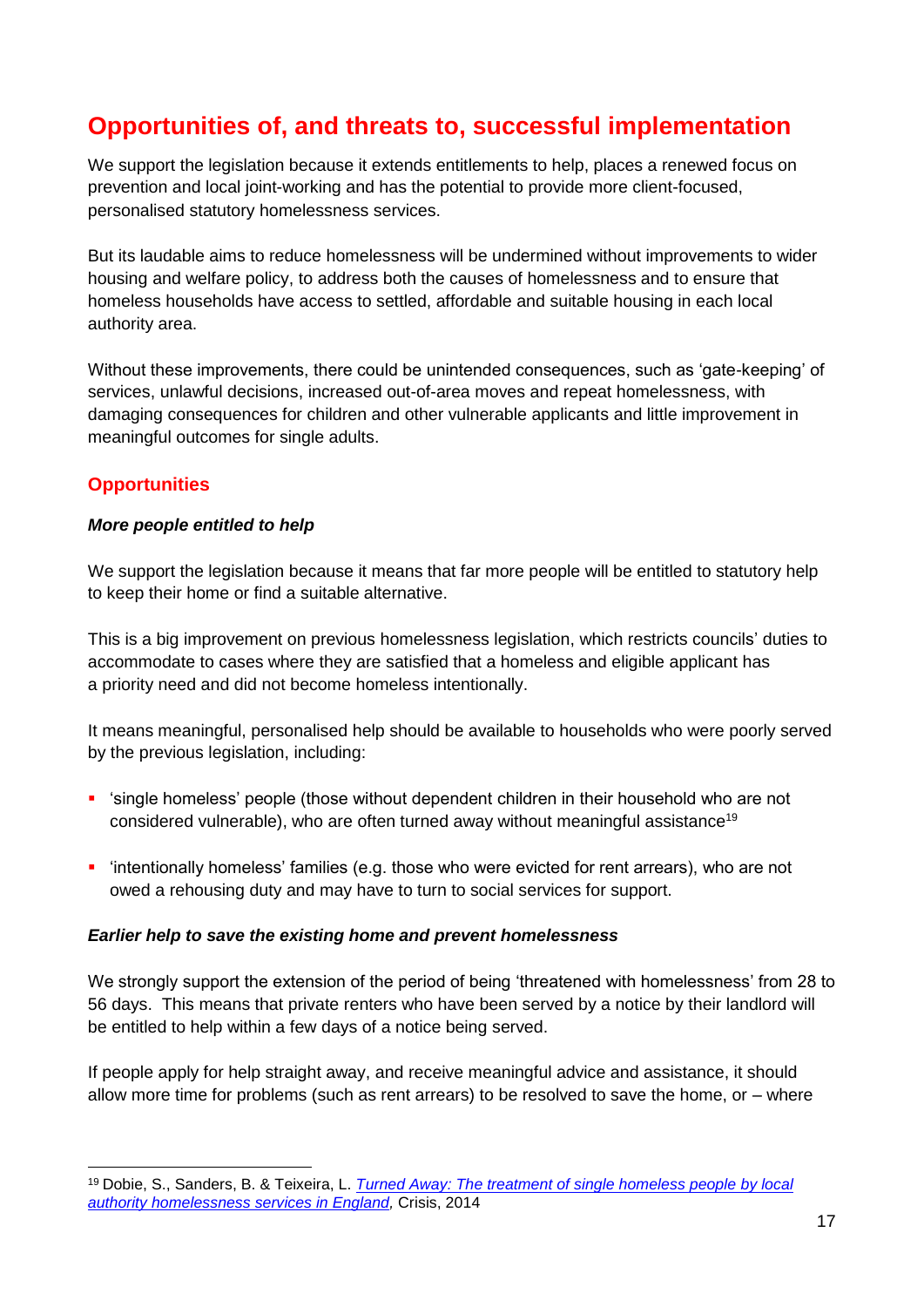repossession can't be avoided – for a suitable alternative to be found before court costs are accrued and eviction is looming.

## *Potential for a culture shift in service provision*

We support the emphasis on a personalised, 'how can I help', approach to service provision. This is intended to shift the culture in statutory services away from people being asked to prove that they meet the various tests to qualify for rehousing, and being turned away if they don't, to one where statutory homelessness services take a person-centred approach.

This should also mean that, at one of the most stressful points in their lives, applicants are treated with empathy, dignity and respect. Our recent work has shown that, even if the outcome remains the same, this makes a big difference in helping people cope with the crisis they are facing.

If the desired outcomes and preferences of the applicant are taken as the starting point, even where there are challenges in fully meeting them because of lack of resources or housing options, there is more scope for authorities to develop trust and a better working relationship with applicants, which should lead to more satisfactory and sustainable outcomes.

## *Potential for local improvements to joint working*

Preventing and relieving homelessness should not solely fall to local housing authorities. It requires all local agencies to work together both strategically and on a case by case basis to prevent homelessness for their service users and achieve the best outcomes. Often access to suitable, settled housing can be the key to improvements to health and other needs, while support and early referral from other agencies can also be the key to tenancy sustainment.

We therefore support the new duty on public authorities to refer. Building on existing duties to strategically tackle homelessness<sup>20</sup>, it should encourage public bodies to work together to ensure everyone in need of help is identified as early as possible, fully assessed and given appropriate assistance and support.

If implemented in the spirit in which it is intended, and public authorities take their new duties seriously, it should ensure meaningful help is available to people threatened with homelessness on discharge from hospital or release from custody. We know from our prison and hospital discharge services that this is vital if their recovery or rehabilitation is not to be undermined. It can also save a great deal of public money.

However, it's unclear who will enforce this duty and so it may lack teeth. We would also like to have seen this go further and create a duty on public authorities to cooperate.

There are also key public authorities omitted from this duty, such as GPs, the police, and others who should be expected to refer in the same manner, such as social housing providers. In our view, they should all commit to good practice in making referrals.

 $\overline{\phantom{a}}$ 

<sup>20</sup> [Homelessness Act 2002](https://www.legislation.gov.uk/ukpga/2002/7/crossheading/homelessness-reviews-and-strategies)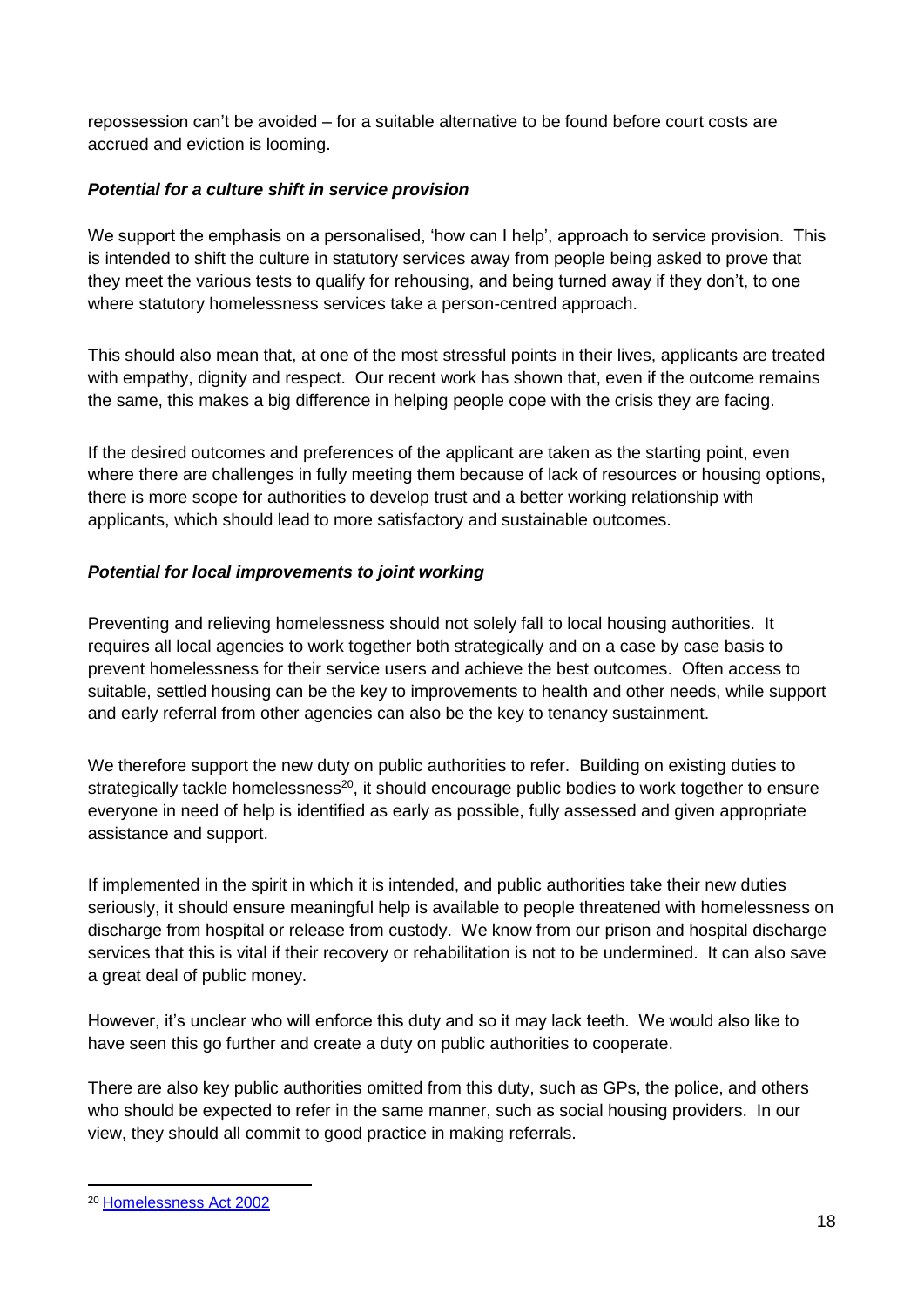#### *Potential for greater autonomy in the solution to homelessness*

A more personalised approach to help also has the potential to give people more autonomy over the help they want or need to keep their home, or – where this isn't possible or desirable – to find a suitable alternative.

This compares favourably with the existing approach of local authorities, which usually requires people to wait until possession has been granted or an eviction is about to take place before accommodation is offered, and then usually involves emergency accommodation followed by nochoice temporary accommodation, often of poor quality and for long periods.

This can cause a great deal of stress and uncertainty to the household, including children, who are in need of a suitable, settled home.

For example, where there are limited arrears, it offers the potential for these to be cleared to save the home rather than the home being lost, and for court costs to be accrued and more costly emergency and temporary accommodation provided.

Where a new home must be found, help with access to a private rental, such as a deposit, rent in advance and landlord incentive, has the potential to allow the applicant to shop around for a suitable home and make their own trade-offs on location and quality (provided the accommodation is suitable). Although in areas where the market is least affordable, this is less likely to be the case.

However, if the mandatory steps required of applicants in their personalised plan become too prescriptive and onerous then they may feel they have much less autonomy in keeping or finding a home.

## <span id="page-18-0"></span>**Threats**

**.** 

We've argued from the outset that legislation alone cannot reduce homelessness unless the underlying structural issues which both cause it, and make it difficult to solve, are addressed.

To be effective, the new duties must be underpinned by Government strategy and policies to provide suitable, stable and sustainable tenancies, support and council resources in the areas where they are most needed.

#### *Local housing allowance rates*

Housing benefit is an essential tool in preventing homelessness. Hundreds of thousands of private renters in England, including many working households, have to claim local housing allowance (LHA) to afford their rent.<sup>21</sup> But LHA rates have been frozen from April 2016 until 2020, regardless of rent rises.<sup>22</sup> Our research shows that by 2019/20, four fifths (83%) of England will be

<sup>&</sup>lt;sup>21</sup> Private rents have been rising consistently for several years: between 2011/12 and 2015 they rose in 79% of the country

<sup>&</sup>lt;sup>22</sup> The government's Targeted [Affordability Fund](https://www.gov.uk/government/uploads/system/uploads/attachment_data/file/682772/g2-2018.pdf) uses a proportion of the savings from the LHA freeze to allow LHA rates to rise by 3% in the most unaffordable areas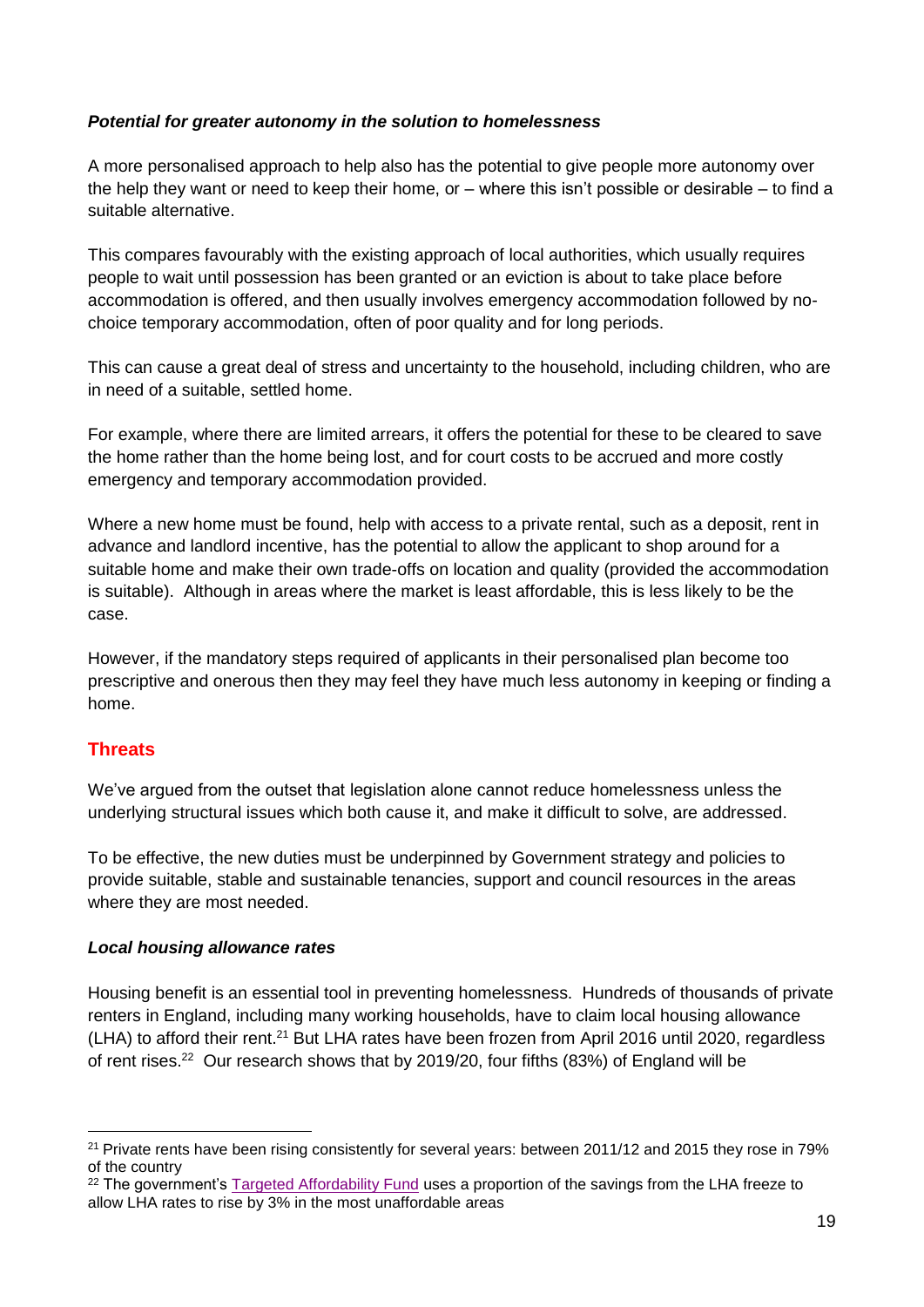unaffordable to LHA claimants, leaving a gap between the support they need to pay rent and the maximum LHA entitlement.<sup>23</sup>

While the increase to the Targeted Affordability Fund<sup>24</sup> will help in some locations, many of the LHA shortfalls are already so large that it is impossible for claimants to bridge the gap. Shelter is calling on the government make LHA fit for purpose and ensure that the rates reflect local rents once more. Where shortfalls exist, there must be adequate access to Discretionary Housing Payments and the impact of LHA rates on homelessness must be properly assessed.



## *Impact of the household benefit cap on housing benefit*

The cap to total household benefits<sup>25</sup> means households with income from benefits in excess of the cap experience a reduction in their housing benefit entitlement, which in turn affects their ability to pay rent on an existing or prospective home, putting them at significant risk of homelessness. Under the original £26,000 cap, the effect was minimal in places outside London. But DWP data shows that numbers impacted by the lower cap have increased almost six fold (by 54,485 in February 2017). Three quarters of the households newly impacted by the lower cap are outside London.<sup>26</sup> More than 10,000 households are losing more than £100 each week. Shelter's analysis

<sup>1</sup> <sup>23</sup> Shelter analysis shows that by 2020, LHA claimants living in 83% of England will have a shortfall between their LHA rate and the bottom 30th percentile of market rents: [What could be the impact of freezing local](http://england.shelter.org.uk/__data/assets/pdf_file/0003/1197309/2015_10_20_The_impact_of_freezing_LHA_method_note.pdf)  housing allowance for four years - [and who might be left out in the cold?](http://england.shelter.org.uk/__data/assets/pdf_file/0003/1197309/2015_10_20_The_impact_of_freezing_LHA_method_note.pdf) Shelter, 2015 <sup>24</sup> Apeagyei, K. [How you made a difference: The 2017 Autumn Budget,](http://blog.shelter.org.uk/2017/11/how-you-made-a-difference-the-autumn-budget/) November 2017

<sup>&</sup>lt;sup>25</sup> The cap was originally implemented in September 2013 and then lowered in November 2016. The lower cap limits couples (with or without children) and single parents to £384.62 per week/£20,000 per year (£442.31/£23,000 in London) and single people without children to £257.69 per week/£13,400 per year (£296.35/£15,410 in London)

<sup>&</sup>lt;sup>26</sup> [Benefit cap: number of households capped to February 2017,](https://www.gov.uk/government/statistics/benefit-cap-number-of-households-capped-to-february-2017) DWP, 2017 ad hoc table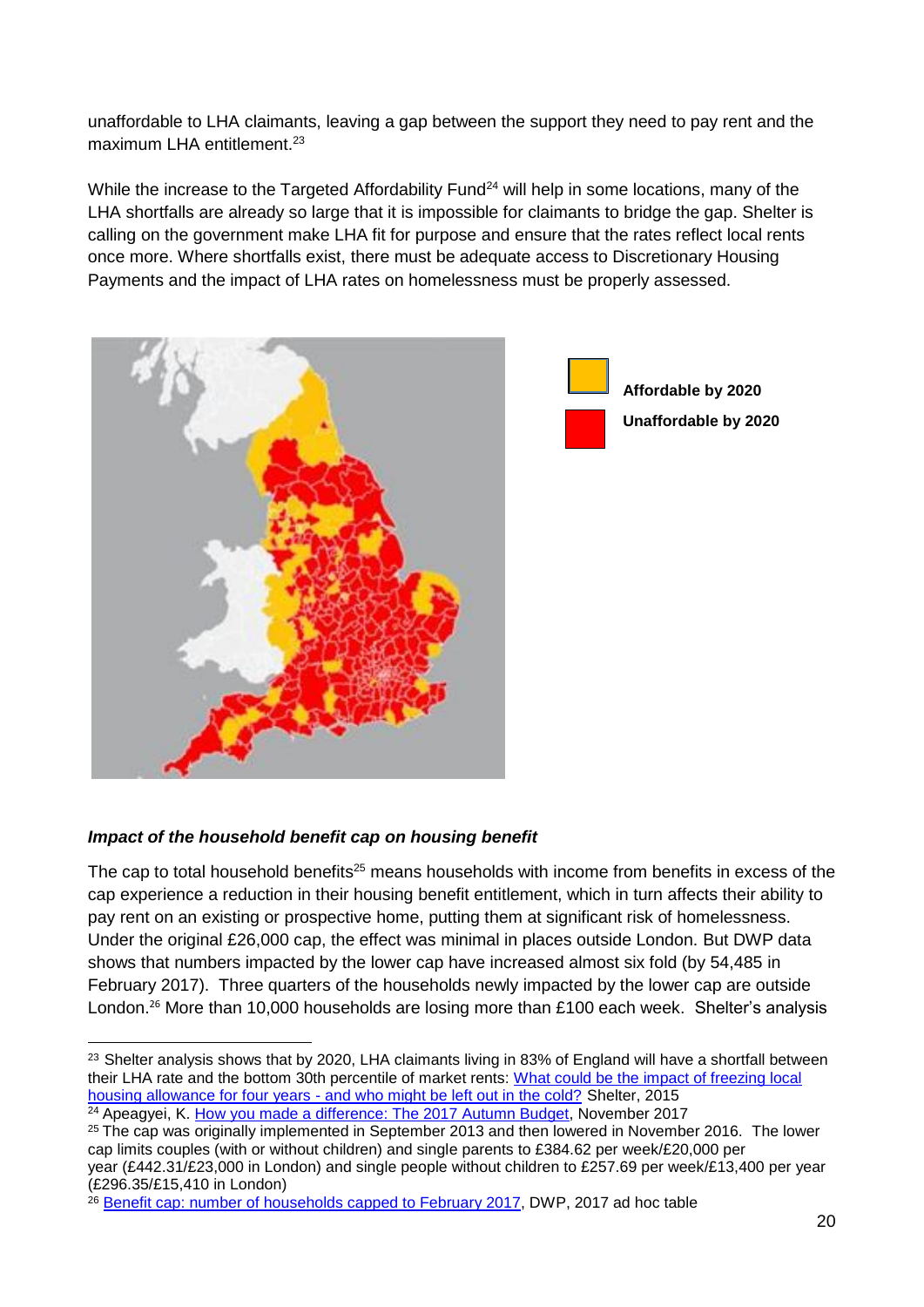shows that under the new cap, a small family of two adults and two children renting private rented sector would be subject to the cap in over half of areas in England. These include all areas of London and large cities, such as Bristol, Manchester, Leeds and Birmingham; large towns, such as Luton, Northampton, Plymouth and Gloucester; and rural areas, such as Yeovil and South Devon.



As well as causing homelessness, the cap makes it very challenging to relieve. Homeless households in TA are more than four times as likely to have their benefits capped than other households claiming housing benefit. They also lose more on average. In total, the cap takes £18.9m a year from homeless households in England. The impact of the cap on homelessness must be properly assessed. In the meantime, households likely to be affected by the cap should be offered affordable housing and/or given adequate Discretionary Housing Payments while they remain capped and are being supported to find work.

## *Impact of other welfare reforms on housing benefit*

Further welfare reforms, particularly the rollout of Universal Credit, are already having a significant impact on the ability of tenants to pay their rent. The rollout of the universal credit full service is due to complete in December 2018, just nine months after the introduction of the HRA. Along with other welfare reforms, such as the bedroom tax, it is predicted to create barriers to the prevention and relief of homelessness<sup>27</sup>.

## *Landlord reluctance to let to claimants*

Welfare reforms, particularly the restrictions to LHA, have contributed towards significant reluctance among private landlords to let to housing benefit claimants. Although the private rental

**<sup>.</sup>** <sup>27</sup> Fitzpatrick, S, Pawson, H, Bramley, G, Wilcox, S and Watts, B, *[The homelessness monitor:](https://crisis.org.uk/media/236823/homelessness_monitor_england_2017.pdf) [England 2017](https://crisis.org.uk/media/236823/homelessness_monitor_england_2017.pdf)*, Crisis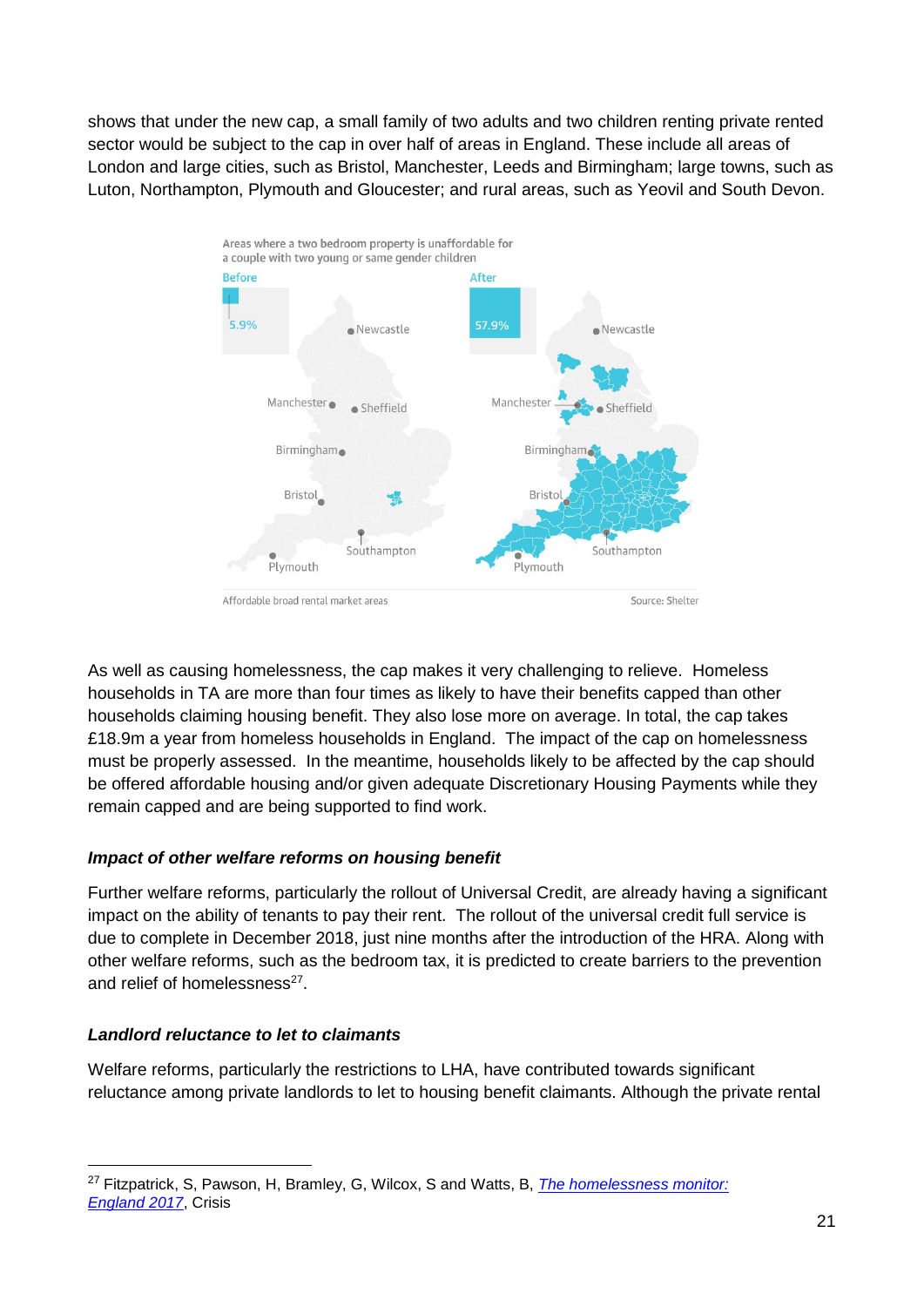market has historically been hostile towards claimants, a Shelter/YouGov survey<sup>28</sup> of private landlords shows 61% of landlords now bar, or prefer not to let to, housing benefit claimants.

This reluctance, combined with other barriers to accessing a private rental, such as tenancy deposits, rent in advance, letting agents' fees, credit checks and the need to provide a guarantor, all combine to make finding a suitable private rental very challenging. Homeless households must not be set up to fail by being expected to find a suitable private rental if insufficient help is offered to overcome these access barriers.

## *Short-term rentals in the private market*

The end of an assured shorthold tenancy is the leading trigger of statutory homelessness. There has been a drastic increase in the number of households made homeless for this reason. In 2010/11, 6,630 (15%) of applicants lost their last settled home because of the end of an assured shorthold tenancy. In 2016/17, this had risen to 18,270 (31%): an increase of 176%.<sup>29</sup>

If the landlord decides not to renew a fixed term tenancy (no-fault eviction) there is little that can be done to prevent homelessness. Negotiation with the landlord can prove fruitless, especially in areas where the market is buoyant. When a private rental is used to prevent or relieve homelessness, it need only be available for a minimum of six months $30$ , potentially putting applicants at risk of repeat homelessness through a further no-fault eviction. This makes it difficult to settle and make plans for the future.

Access to longer fixed-term contracts would ensure that private renters, including many families with children, can access a settled home and avoid the risk of homelessness, so we recommend that authorities should aim to help people secure private tenancies of at least 12 months.

## *Barriers to accessing social housing*

Social housing must be seen as a vital solution in tackling homelessness. It provides an alternative tenure for people who struggle to find or keep a stable home in the rental market, putting them at risk of homelessness. It tackles many of the problems that result in homelessness, including: fewer up-front access costs; more objective lettings practices (avoiding prejudice); more affordable rents in relation to local incomes (bringing savings to the welfare bill); much better conditions; staff trained to identify and help with support needs; and much greater stability.

Homeless households should be given 'reasonable preference' in the allocation of social housing, but there has been a marked drop off in the percentage of new general needs social rent lettings to statutory homeless households, even when fluctuations in lettings and the number of homeless households are taken into account. In 2007/08, statutory homeless households received 25% of new lettings, but by 2016/17, this had dropped to 16%.<sup>31</sup> Local authorities report that housing

 $\overline{\phantom{a}}$ <sup>28</sup> [Survey of 1,137 private landlords](https://england.shelter.org.uk/__data/assets/pdf_file/0004/1236820/Landlord_survey_18_Feb_publish.pdf) across the UK carried out by YouGov on behalf of Shelter in June and July 2017, published by Shelter 2016

<sup>29</sup> *Live tables [on homelessness](https://www.gov.uk/government/statistical-data-sets/live-tables-on-homelessness)*: Statutory homelessness and homelessness prevention and relief: Table 774\_England, MHCLG, March 2018

<sup>&</sup>lt;sup>30</sup> This is an erosion of security of tenure for homeless households. Under the existing rehousing duty, they are entitled to a private rental of at least 12 months – and if they lose their home within two years, the rehousing duty kicks back in.

<sup>31</sup> *[Social Housing Lettings: April 2016 to March 2017](https://www.gov.uk/government/statistics/social-housing-lettings-in-england-april-2016-to-march-2017)*, England, MHCLG, January 2018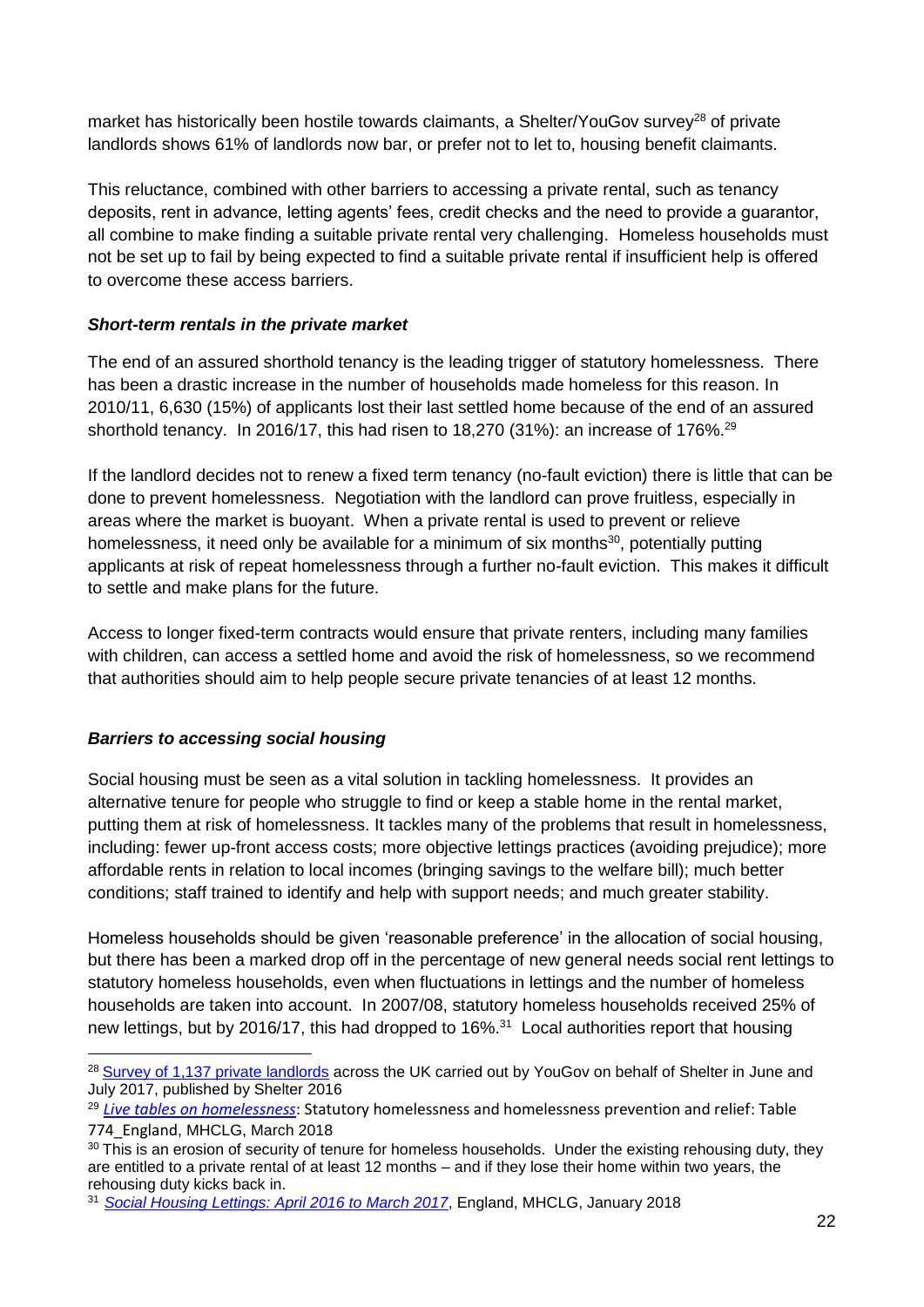associations are becoming increasingly selective regarding applicant incomes and independent living skills.<sup>32</sup>

If a suitable private rental cannot be found, and access to social housing is restricted, homelessness can't be relieved and the household may have to spend long periods in insecure and costly temporary accommodation.

## *Lack of tenancy sustainment support*

People with both low-level support needs, as well as those with multiple and complex needs, are likely to need intermittent or on-going support to sustain a tenancy or, if homeless, extra support to find an alternative home.

But spending on the Supporting People programme, which is designed to help vulnerable people live independently and remain in their homes, has fallen by 59% in real terms since 2010-11, from £1.44 billion to £588 million.<sup>33</sup> Local authority funding of housing related support can also affect bed spaces available in homeless accommodation. Research by Homeless Link found that in 2016, 88% of accommodation projects received some funding from local authority housing related support and 56% of projects identified it as their main source of funding. The number of bed spaces available to single homeless people reduced from 43,655 in 2010 to 35,727 in 2016.

Shelter's services, such as our Birmingham Hub, report seeing an increased number of people with both low-level support needs as well as multiple and complex needs. Without adequate funding of tenancy support services, it will be challenging for local authorities to tackle homelessness, including via the scaling up of Housing First schemes, which aim to provide street homeless people with multiple and complex needs their own self-contained home with intensive support.

## *Local authority resources*

While the new burdens funding is welcome, local authorities must have adequate resources to implement the legislation in the spirit in which it was intended: including culture change in services, taking a personalised approach and working together to save people's homes or quickly find another.

It's therefore concerning that local government argue that the funding is likely to fall short of the costs in delivering the duties in the Homelessness Reduction Act. 34 London Councils estimate that London alone needs £77 million a year to implement the legislation, leaving a gap of around £67 million each year.<sup>35</sup>

It's also of concern that Government anticipate no need for further resources beyond 2020. This assumes a successful reduction in homelessness which is impossible to predict. Short-term funding isn't enough to address the scale of homelessness in England, nor to ensure that there is a

<sup>1</sup> <sup>32</sup> Fitzpatrick, S, Pawson, H, Bramley, G, Wilcox, S and Watts, B Crisis, *[The homelessness monitor:](https://crisis.org.uk/media/236823/homelessness_monitor_england_2017.pdf) [England 2017](https://crisis.org.uk/media/236823/homelessness_monitor_england_2017.pdf)*, Crisis, p58-59

<sup>33</sup> *[Homelessness](https://www.nao.org.uk/report/homelessness/)*, National Audit Office, September 2017

<sup>&</sup>lt;sup>34</sup> [Local Government Association briefing,](https://www.local.gov.uk/sites/default/files/documents/LGA%20briefing%20-%20Estimates%20Day%20-%20homelessness%20-%20HC%20-%20270218.pdf) February 2018

<sup>35</sup> [Written Ministerial Statement on Homelessness -](https://www.londoncouncils.gov.uk/node/32787) London Councils' response, October 2017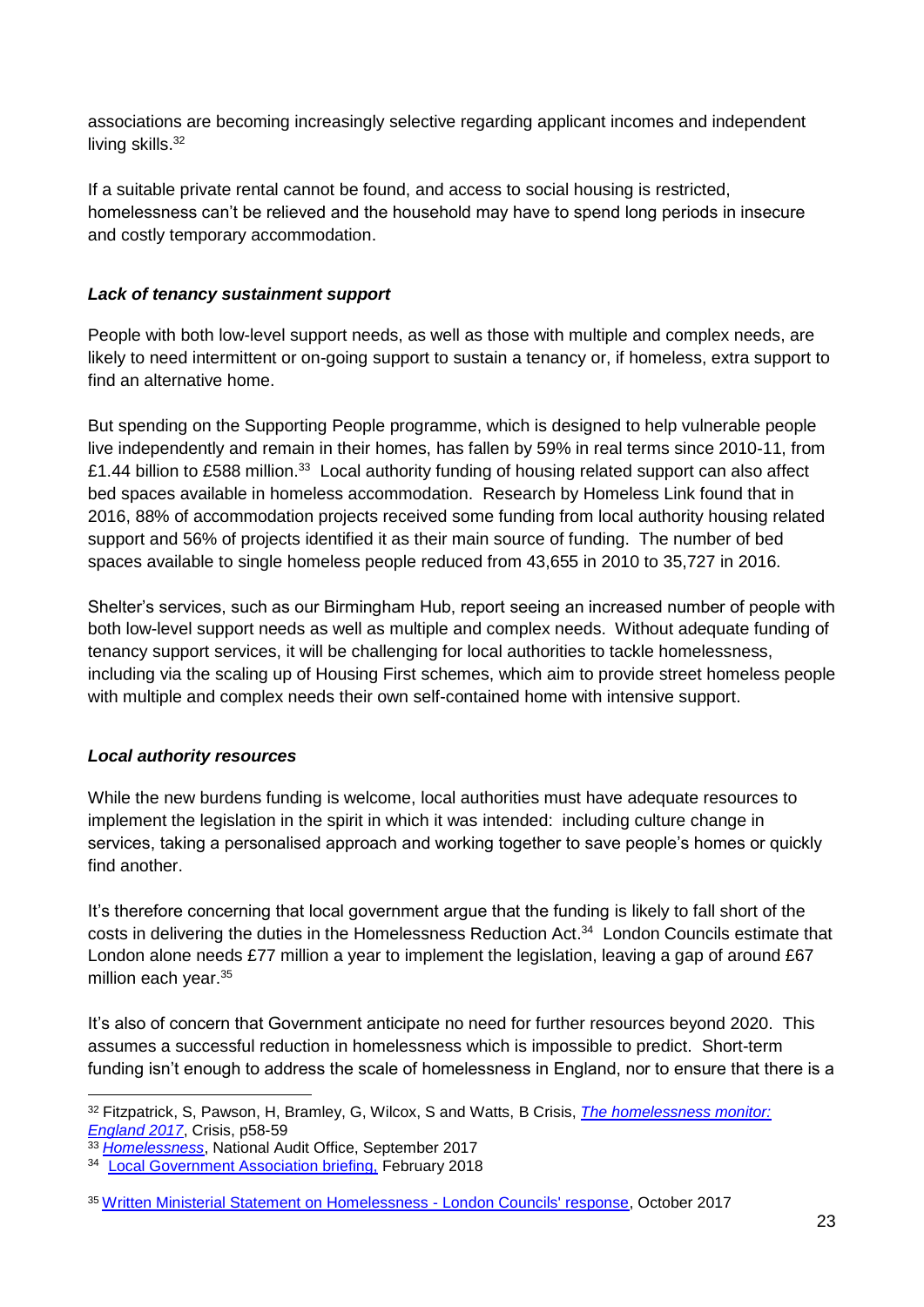culture change in the way people are helped. It is likely that homelessness will rise in the next few years. By far the largest cause of homelessness is people being unable to find somewhere else to live when their private tenancy ends. The Act does nothing to solve this problem.

We are facing a situation where by 2020, the pool of affordable homes will be smaller, welfare cuts will be deeper and some of those already helped could again be threatened with repeat homelessness. So funding to implement the legislation is likely to need to continue.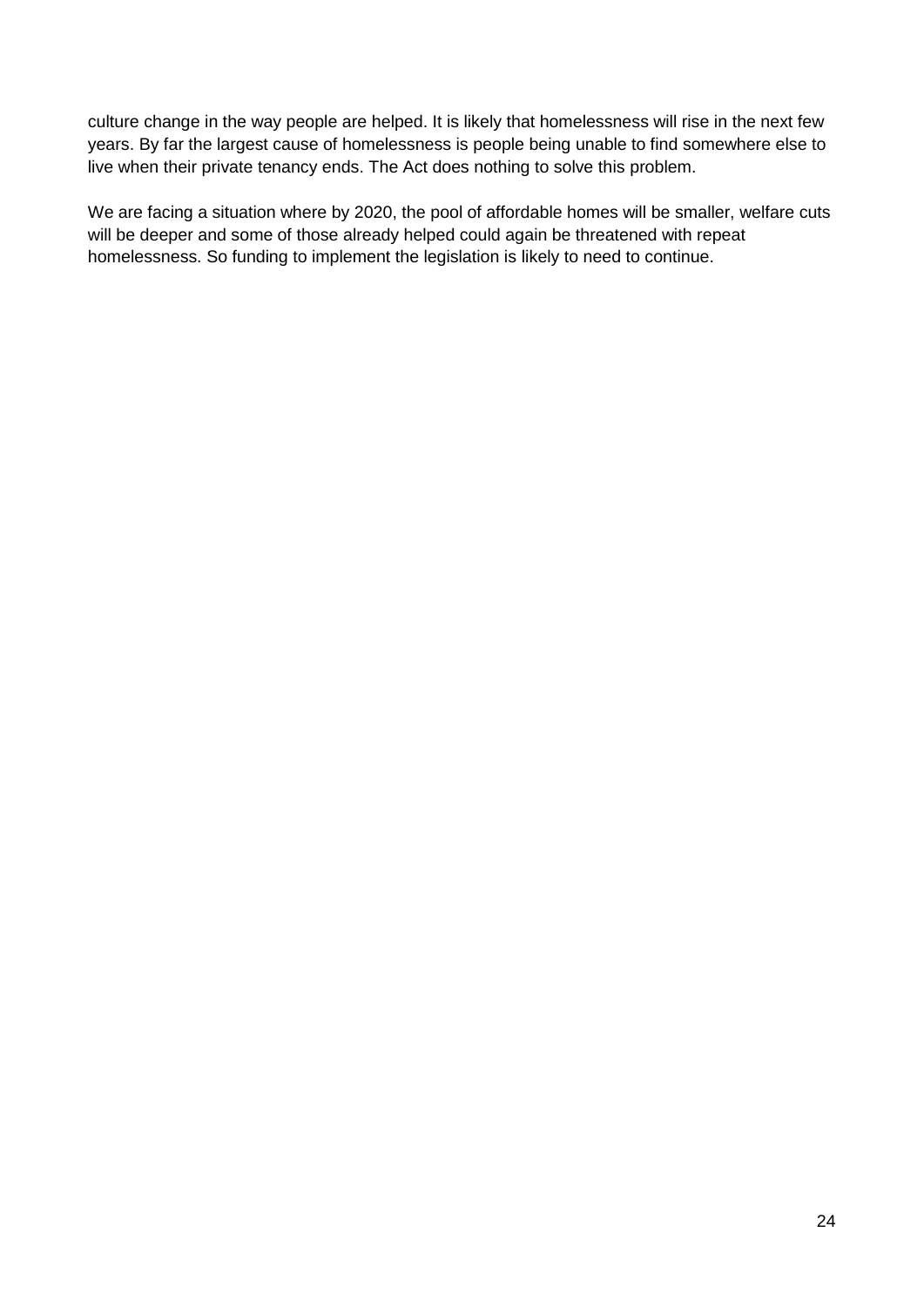# <span id="page-24-0"></span>**7. Background and further information**

#### <span id="page-24-1"></span>**Development of legislation**

The Act was the result of a Private Members Bill introduced by Bob Blackman, Conservative MP for Harrow East. It was based on the recommendations of a review conducted by an independent panel of experts, convened by Crisis in 2015<sup>36</sup>, which proposed alternative legislation based on that introduced by the Housing (Wales) Act 2014.

Bob Blackman is a member of the Communities and Local Government Select Committee. In an unprecedented move, the Bill was backed by the Committee<sup>37</sup> in October 2016 following an inquiry to scrutinise the draft legislation to which we submitted written<sup>38</sup> and oral<sup>39</sup> [evidence.](http://data.parliament.uk/writtenevidence/committeeevidence.svc/evidencedocument/communities-and-local-government-committee/scrutiny-of-homelessness-reduction-bill/written/36841.html)

More importantly, the Bill received Government backing<sup>40</sup> in October 2017. This made it much more likely to pass and, after a rapid passage through Parliament, it received Royal Assent on 27 April 2017. Most of the Act comes into force on 3 April 2018, with the final section (s.10: duty to refer) on 1 October 2018.

#### <span id="page-24-2"></span>**Development of statutory guidance**

The final version of the new statutory Homelessness Code of Guidance was published following a public consultation<sup>41</sup>, to which we submitted a detailed response<sup>42</sup>, and an inquiry of the CLG Select Committee<sup>43</sup>, to which we gave oral. The Chair of the Committee then wrote<sup>44</sup> to the Homelessness Minister encouraging him to take account of the evidence and concerns we raised.

This is the first time the Homelessness Code of Guidance has been fully updated for over 10 years. We were represented on the DCLG Review Group for the new guidance, working with local authorities and DCLG officials to develop ideas for the new guidance.

#### <span id="page-24-3"></span>**Resources for implementation**

1

Local authorities are likely to need more staff and resources to spend time assessing and assisting a wider range of applicants, producing and reviewing personalised plans, providing advice, advocacy and assistance to prevent or relieve homelessness and undertaking a wider range of reviews.

Government is providing provide £72.7 million between 2017/18 and 2019/20 to local authorities to meet the new burdens costs associated with the additional duties contained within the Act, allocated as follows $45$ :

<sup>36</sup> *[The homelessness legislation: an independent review](https://www.crisis.org.uk/media/20606/crisis_the_homelessness_legislation_2015.pdf)*, Crisis, 2015

<sup>&</sup>lt;sup>37</sup> [Homelessness Reduction Bill supported by Committee](https://www.parliament.uk/business/committees/committees-a-z/commons-select/communities-and-local-government-committee/news-parliament-2015/homelessness-reduction-bill-report-published-16-17/) 14 October 2016

<sup>38</sup> [Written Evidence Submitted by Shelter](http://data.parliament.uk/writtenevidence/committeeevidence.svc/evidencedocument/housing-communities-and-local-government-committee/scrutiny-of-homelessness-reduction-bill/written/36841.pdf) (HB 30), 5 September 2016

<sup>39</sup> [Oral evidence:](http://data.parliament.uk/writtenevidence/committeeevidence.svc/evidencedocument/housing-communities-and-local-government-committee/scrutiny-of-homelessness-reduction-bill/oral/37331.html) Homelessness Reduction Bill, HC 635, 5 September 2016

<sup>40</sup> [Government to support new legislation to reduce homelessness,](https://www.gov.uk/government/news/government-to-support-new-legislation-to-reduce-homelessness) DCLG, 24 October 2016

<sup>41</sup> [Homelessness code of guidance for local authorities: consultation,](https://www.gov.uk/government/consultations/homelessness-code-of-guidance-for-local-authorities) DCLG, 16 October 2017

<sup>42</sup> [Response: Draft Homelessness Code of Guidance for Local Authorities,](https://england.shelter.org.uk/professional_resources/policy_and_research/policy_library/policy_library_folder/response_draft_homelessness_code_of_guidance_for_local_authorities) Shelter, December 2017

<sup>43</sup> [Homelessness Reduction Act](http://www.parliament.uk/business/committees/committees-a-z/commons-select/communities-and-local-government-committee/inquiries/parliament-2017/homelessness-reduction-17-19/) Communities and Local Government Select Committee, 27 November 2017

<sup>44</sup> [Letter from Clive Betts MP](https://www.parliament.uk/documents/commons-committees/communities-and-local-government/Letter-from-the-Chair-to-Secretary-of-State-(DCLG)-relating-to-Draft-Homelessness-Code-of-Guidance-11-December-2017.pdf) Chair, Communities and Local Government Committee, 11 December 2017

<sup>45</sup> *[Homelessness Reduction Act: New burdens funding](file:///C:/Users/Kate_Webb/AppData/Local/Microsoft/Windows/Temporary%20Internet%20Files/Content.Outlook/ESXOXX0Z/Homelessness%20Reduction%20Act:%20New%20burden%20assessment,%20DCLG,%2016%20October%202017)*, DCLG, 16 October 2017